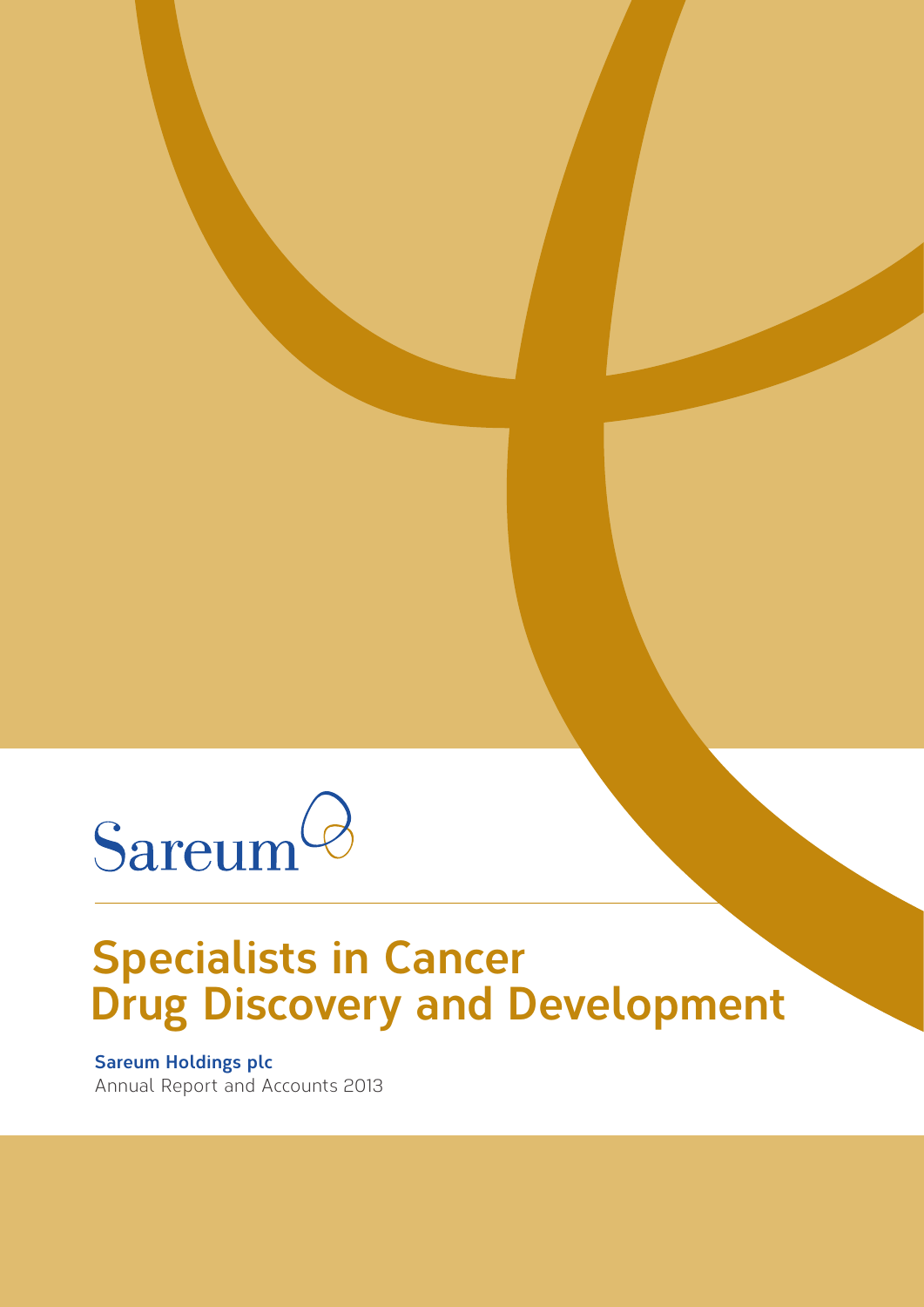### About us

# **Building value through drug discovery and licensing**

Sareum is a specialist drug discovery and development company.

Based in Cambridge and accessing a worldwide network of collaborators and contract research providers, Sareum produces targeted small molecule therapeutics to treat cancer and autoimmune diseases.

Sareum has a highly experienced management team with a track record of delivering quality drug candidates to pharmaceutical and biotechnology companies.

| Sareum<br>Specialists in Cancer Onig Discovery |                                                                                                                                                                                                                 |                                                                                                     | <b>PEAA</b>                     |  |
|------------------------------------------------|-----------------------------------------------------------------------------------------------------------------------------------------------------------------------------------------------------------------|-----------------------------------------------------------------------------------------------------|---------------------------------|--|
| $\alpha$                                       | Samuer's small reolecule drug discovery expertise is building value by<br>developing drug earchtsms, focused on earliest and auto-immune sisered.<br>for linencing to phormansurinal and biotechnology enmances | Lisbig Statuted<br>12 August 2013<br><b>Selective Re Presincal</b>                                  |                                 |  |
| <b>TIME</b><br><b>A STANDS</b><br>with:        |                                                                                                                                                                                                                 | Centres<br>Sina Voting Retta<br>10 Niky, 2012                                                       | ö                               |  |
|                                                |                                                                                                                                                                                                                 | 24 April, 2011<br>InternatiStatement<br><b>REGISTER DE AUMBROSS</b>                                 | ä                               |  |
|                                                |                                                                                                                                                                                                                 | <b>Grass had</b><br>wages 1110 appt inste-                                                          | α                               |  |
|                                                | Least mass about Servicin's province of targeted artist inclusive than conditiones.<br>Laser THC and Autre-FLT3 patent application publications can be accessed.<br>Fast our Exhibitions and News prop-         | <b>SATISFIEL</b><br><b>Nets Time</b><br><b>Senat</b><br>Down.                                       | 145<br>11 3 turn<br>4.17<br>135 |  |
|                                                |                                                                                                                                                                                                                 | James Jamie of Crank Avenue<br>hysenett<br>22 April 2811<br><b>Terrent Notifings</b><br>Day's Ronge | 8192-156                        |  |

### Visit us online **www.sareum.co.uk**

Our website provides comprehensive information about our business including the latest news on our drug discovery programmes and investor information.

### **Review of the year**

- **IFC** About us
- **01** Our year
- **02** Our strategy
- **03** Technology platform
- **04** Chairman's and Chief Executive's statement
- **05** Research programmes

### **Corporate governance**

- **07** Directors and Company information
- **08** Report of the Directors
- **10** Corporate governance report
- **12** Remuneration Committee report

### **Financial statements**

- **15** Report of the independent auditor
- **16** Consolidated income statement Consolidated statement of comprehensive income
- **17** Consolidated balance sheet
- **18** Company balance sheet
- **19** Consolidated statement of changes in equity
- **20** Company statement of changes in equity
- **21** Consolidated cash flow statement
- **22** Company cash flow statement
- **23** Notes to the consolidated financial statements
- **IBC** Company information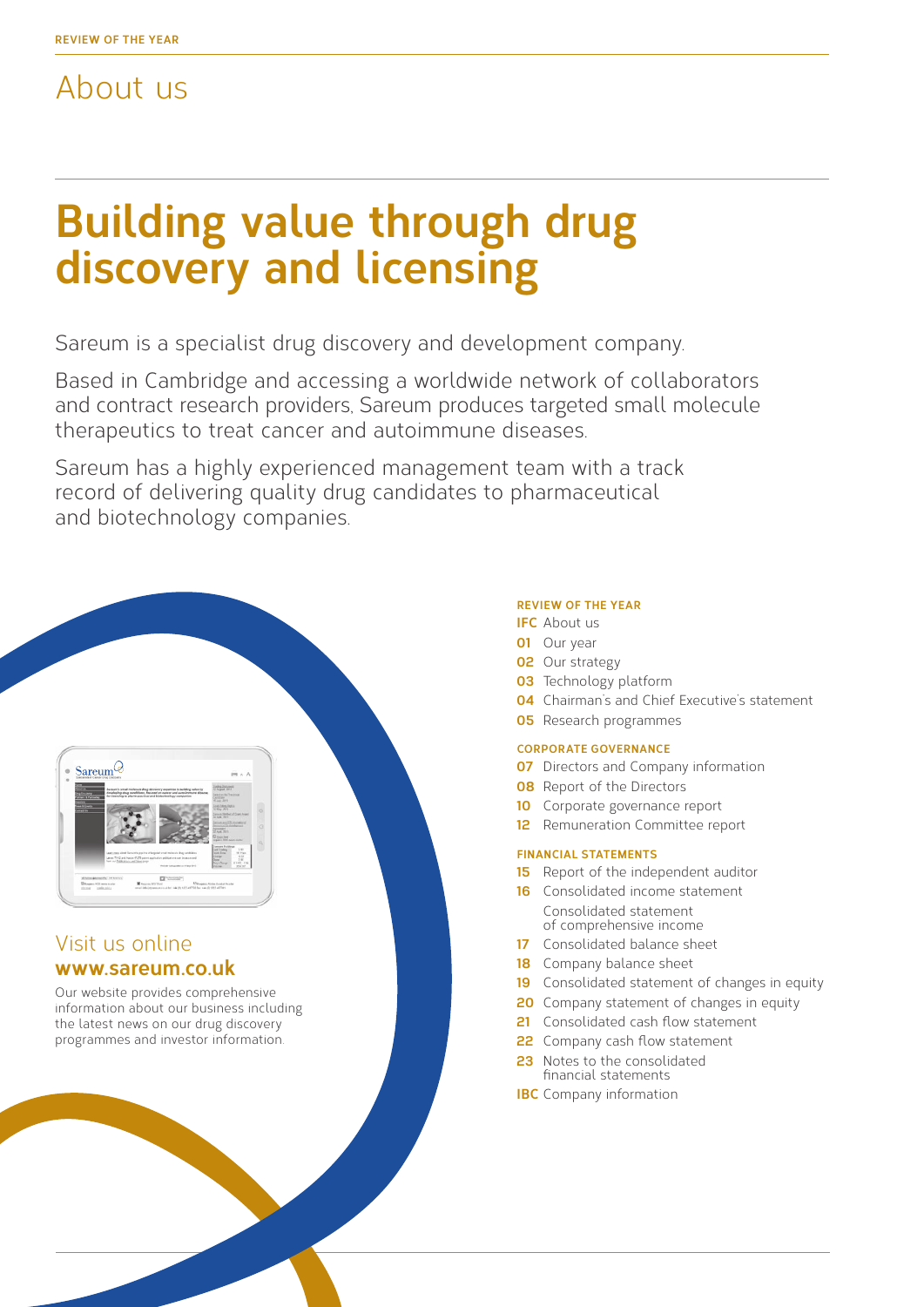## Our year

Our CHK1 and Aurora+FLT3 kinase programmes have produced high quality drug candidates for pre-clinical development and subsequent partnering. New data from our TYK2 programme is generating strong interest from potential license partners.

|                      |                                                                                                                                                     | <b>Operational highlights</b>                                                                                                                                    |
|----------------------|-----------------------------------------------------------------------------------------------------------------------------------------------------|------------------------------------------------------------------------------------------------------------------------------------------------------------------|
| September<br>October | £4 million Standby Equity Distribution<br>Agreement (SEDA) financing facility<br>arranged with YA Global Master SPV Ltd                             | » Collaboration announced with<br>SRI International for continued<br>development of TYK2 programme                                                               |
| November             |                                                                                                                                                     | » US patent grant for SKIL® platform<br>and compounds                                                                                                            |
| December             | Sareum made its first draw down<br>of £200,000 against the £4m SEDA                                                                                 | » TSB Biomedical Catalyst grant awarded<br>to support continued development of<br>fatty acid synthase (FASN) programme                                           |
| 2013                 |                                                                                                                                                     |                                                                                                                                                                  |
|                      |                                                                                                                                                     | <b>Financial highlights</b>                                                                                                                                      |
| January<br>February  | The US Patent and Trademark Office has<br>issued notification that a patent will be<br>granted for one of Sareum's key drug<br>discovery inventions | » Loss on ordinary activities (after taxation)<br>£539,000 (2012: £651,000) slightly ahead<br>of market expectations                                             |
|                      |                                                                                                                                                     |                                                                                                                                                                  |
| March                | Sareum made its second draw down<br>of £350,000 against the £4m SEDA                                                                                | » £4 million SEDA financing facility arranged<br>with YA Global Master SPV Ltd. Used to<br>draw down £200,000 and £350,000<br>in December and March respectively |
| April<br>May         | Sareum and SRI International announce<br>agreement to advance development of<br><b>TYK2</b> inhibitors                                              | » Cash at bank and in hand of £422,000<br>(2012: £511,000)                                                                                                       |
|                      | Sareum notified of grant award from                                                                                                                 |                                                                                                                                                                  |
| June                 | UK Technology Strategy Board to<br>advance FASN inhibitors                                                                                          | Post period-end highlights                                                                                                                                       |
| July                 | Pre-clinical development candidate<br>selected for Aurora+FLT3                                                                                      | » Agreement with CRT Pioneer Fund and<br>BACIT Ltd to advance CHK1 programme                                                                                     |
| August               | inhibitor programme                                                                                                                                 | » Pre-clinical development candidate<br>selected for Aurora+FLT3 programme                                                                                       |
| September            | Sareum entered into a co-development<br>agreement with the Cancer Research                                                                          |                                                                                                                                                                  |
| October              | Technology Pioneer Fund and BACIT Ltd<br>to advance the CHK1 inhibitor                                                                              |                                                                                                                                                                  |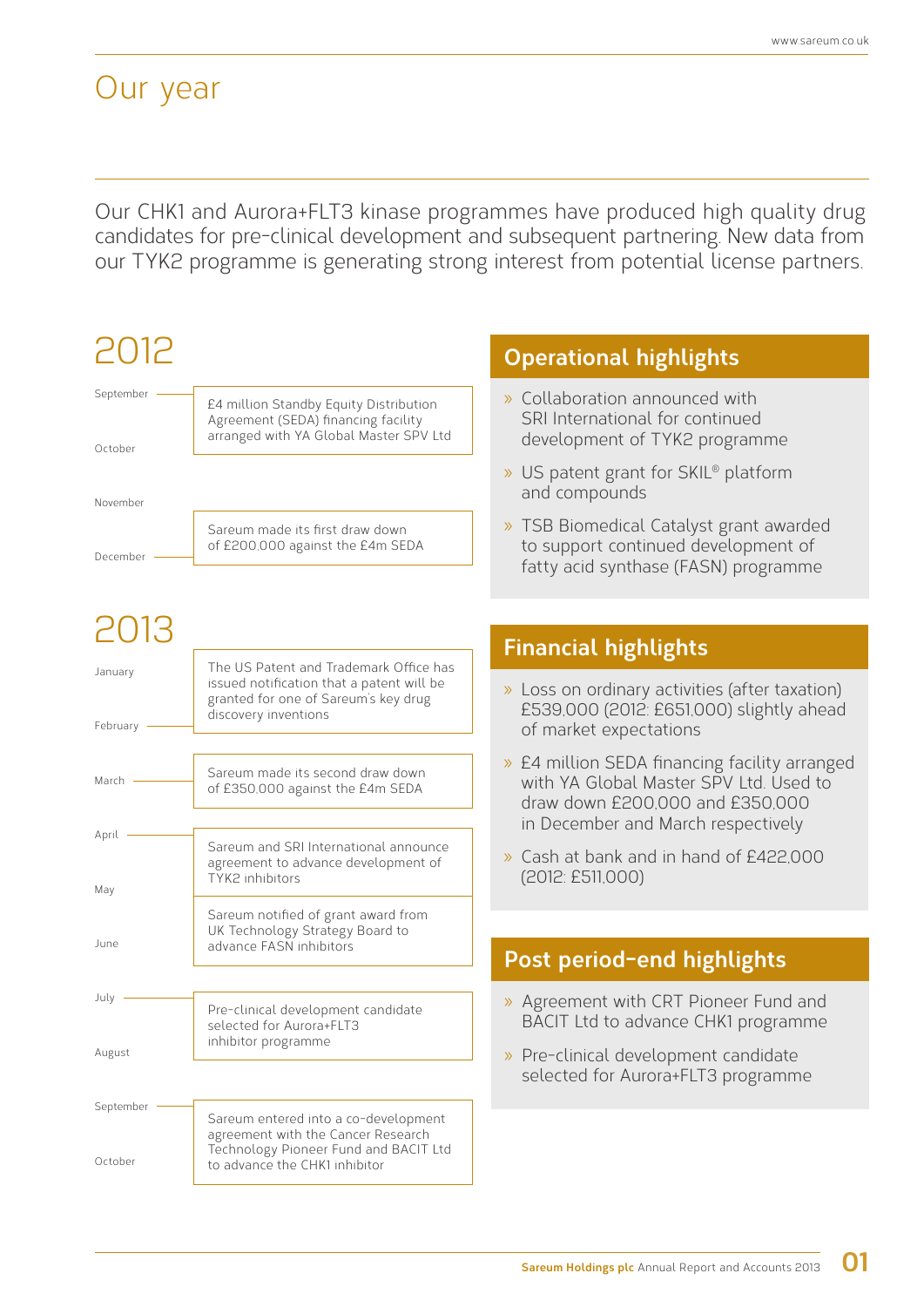### Our strategy

## **Focused on developing best in class therapies for cancer and autoimmune diseases**

**Our strategy** is to focus on developing best in class therapies for cancer and autoimmune diseases.

We utilise a worldwide network of collaborators and contract research organisations to provide chemistry and biology resources to make and characterise our novel small molecule drug candidates.

Our business model has developed over the last twelve months to focus more heavily on external collaborations. To read more about the work we are involved in at present, please see our research programmes on **» pages 5 and 6.**

We aim to license our research programmes to larger pharmaceutical companies at the pre-clinical or early clinical trials stages.

Our Sareum Kinase Inhibitor Library (SKIL®) technology platform comprises the chemistry and expertise to generate quality kinase inhibitors with strong IP protection.







### **Drug research pipeline**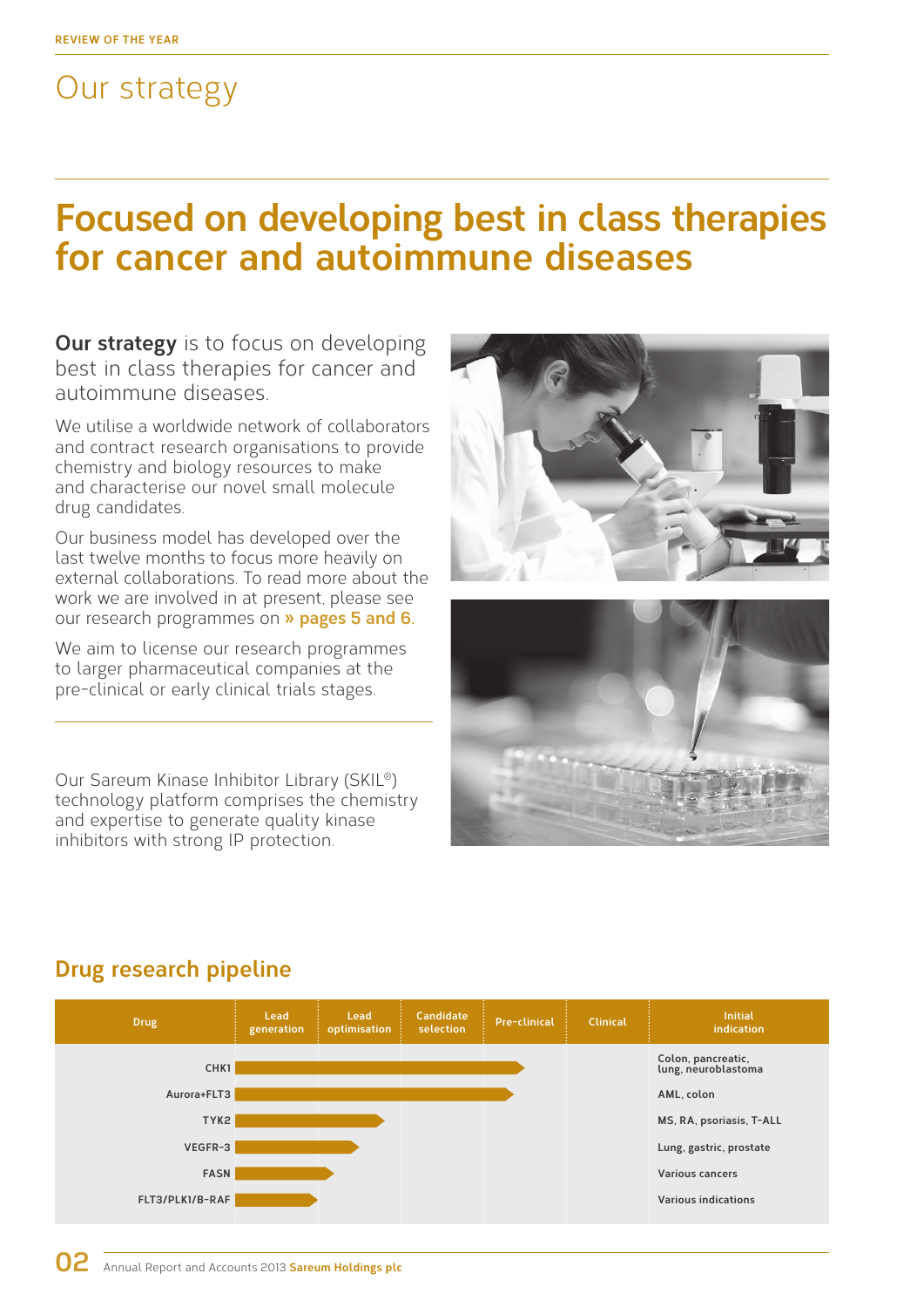## Technology platform

# **Built on the expertise of its founders in pre-clinical drug discovery**

Sareum operates as a "virtual" research organisation, meaning all our research is carried out in the laboratories of collaborators and third-party providers. This enables us to access drug discovery expertise throughout the world with a very flexible cost base.

Our process starts by identifying initial inhibitors of a kinase target we are interested in. Most often these are identified by cross screening SKIL® compounds, generated in existing programmes, against a wide panel of kinase enzymes. Once compounds with suitable inhibitory activity and selectivity are identified, the design-synthesis-test cycles of drug discovery begin.



### **1 Design**

To design new SKIL® molecules with improved potency and selectivity, we use a combination of structure-activity relationship analysis, structure-based design and our own experience with this class of enzyme target. Structure-activity relationship analysis (or SAR, from which the Company name is derived) is the study of how changes to the chemical structure of the inhibitor molecules relate to changes in biological activity. Structure-based design is the study of how the inhibitor molecules fit into the binding site of the enzyme target. As well as considering the potency and selectivity of a new molecule, our experience in medicinal chemistry and drug discovery includes considerations of potential toxicity and reactivity, ease of chemical synthesis and the way a new molecule will be distributed in cells and tissues. This design work is carried out in-house.

### **2 Synthesis**

This is where samples of purified chemical material are generated from our designed chemical structures. This work is carried out by one of our network of research providers, after discussion with us on how the molecule will be synthesised, to what amount and purity and at what price. The samples and analytical data confirming the structure and purity are shipped to us.

### **3 Test**

We use our expertise and drug discovery experience to design a screening cascade that identifies the best of our molecules to be advanced into further, more expensive and time consuming analysis. Typically we would test our molecules on isolated kinase enzymes before advancing into studies on cancer cells. We also test for stability and distribution into cells, before carefully selecting a subset to test for distribution and efficacy in *in vivo* models. Again, these testing activities are carried out by our research provider partners, with the decisions on what molecule to be analysed in which test being taken in-house. The information from each series of tests is used to assist in the design of new molecules which should show improved properties.

### **4 Candidate molecule**

At the start of a programme, we draw out a specification of a candidate molecule: its properties and required test results specification. Once a molecule has reached this specification we can declare it as a candidate for formal pre-clinical development. Ideally, more than one molecule per programme should reach this specification, so that we have a backup in case of any unforeseen problems in later development.

### **5 Commercialisation**

Simultaneously, an active campaign continues to draw these results to the attention of companies seeking to acquire programmes such as these. In particular, the results of our research are presented at important conferences and seminars that focus on cancer and cancer drugs. Commercial deals may take the form of a licence, co-development or sponsored research. A mix of up-front, research, success milestone and royalty payments are key to these deals.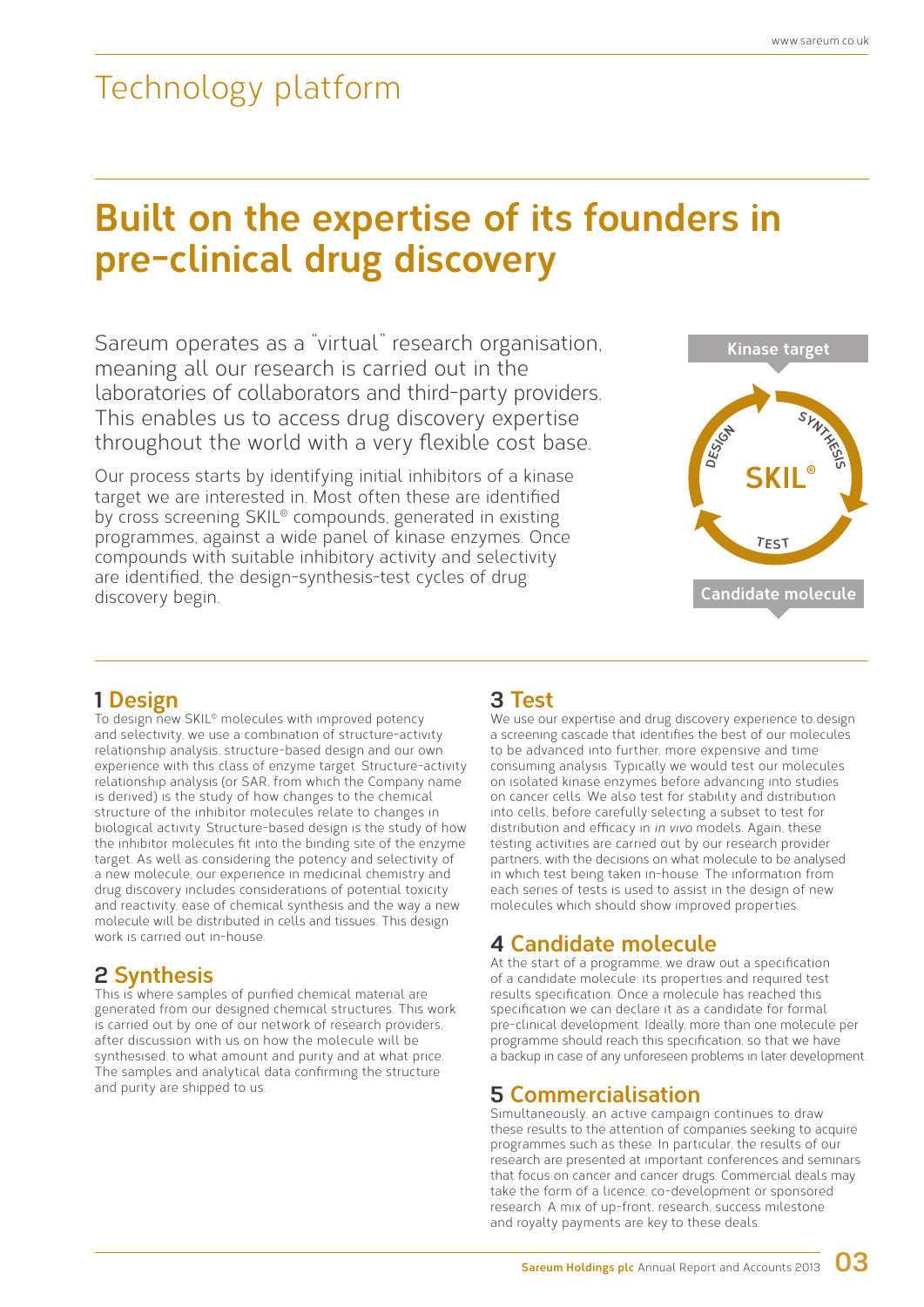## Chairman's and Chief Executive's statement

The Company has matured considerably over the period, with real progress made in our key programmes.

### **In summary**

- » The new investment collaboration for CHK1 kinase inhibitor programme will provide greater financial resources and expertise.
- » The co-development partnership to advance Sareum's tyrosine kinase 2 (TYK2) small molecule drug discovery programme gives Sareum access to world-class autoimmune disease biology and drug development expertise.
- » Sareum continues to engage in discussions with potential partners for the Aurora+FLT3 kinase inhibitor programme.
- » The Company was awarded a grant of £150,000 in support of its fatty acid synthase (FASN) research programme by the Biomedical Catalyst.

This year has seen Sareum broaden its approach of aiming to out-license its drug discovery programmes at pre-clinical or discovery stage to include entering into collaboration and co-development partnerships intended to bring its programmes to a late pre-clinical or early clinical stage before seeking a licensing deal.

As noted in the Company's Half-Yearly Report and Research Update of 18 February 2013, the Directors believe there is a greater appetite amongst pharmaceutical companies for in-licensing at these later development stages. The more lucrative licensing deal terms that can be achieved at these stages are expected to more than compensate for the cost and risk involved, thus providing a greater return to shareholders in the medium to longer term.

Whilst we will assess how we develop and commercialise each programme on a case by case basis, the Board recognises that there are multiple benefits to taking a collaborative approach to later pre-clinical and early clinical development.

In the case of the CHK1 kinase Inhibitor programme announcement at the end of September 2013, the new investment collaboration will provide greater financial resources and expertise for the programme. It will enable Sareum to progress through what would otherwise be a relatively costly pre-clinical and Phase 1 clinical development stage without the need to divert resources from its other research programmes. Finally, this approach also gives Sareum the potential upside of higher asset values associated with programmes developed to a clinical stage.

The main benefit of the co-development partnership, announced in April 2013, to advance Sareum's tyrosine kinase 2 (TYK2) small molecule drug discovery programme in collaboration with the US research and development institute SRI International is that it gives Sareum access to world-class autoimmune disease biology and drug development expertise in a complex area

of biology that is outside of Sareum's expertise, and offsets a significant amount of the ongoing research costs.

We continue to engage in discussions with potential partners for the Aurora+FLT3 kinase inhibitor programme. The selection of a pre-clinical development candidate for this programme (announced July 2013) and the grant in the USA of one of the patents that protects the compounds associated with the programme (announced February 2013) enhances the data package that we can present to potential licence and collaboration partners.

We are continuing with our strategy to outsource laboratory research since this allows us to maintain a low operational cost base and maximise our ability to make efficient use of our cash. During the year the Company was awarded a grant of £150,000 in support of its fatty acid synthase (FASN) research programme by the Biomedical Catalyst, which is operated by the Technology Strategy Board. The availability of the £4 million SEDA facility also provides us with a measure of flexibility to support ongoing development work across all our programmes. During the year the Company successfully raised a total of £550,000 (gross) through two draw down calls on this facility. While the SEDA facility will remain an important way of financing ongoing activities, the Directors will also consider all other funding options available to the Company.

Net assets at the year end were £439,000, principally arising from the cash at bank and in hand of £422,000. The loss after taxation was £539,000 (2012: £651,000), slightly ahead of market expectations. This is in part due to the reduced R&D expenditure requirement as a result of the SRI collaboration for the TYK2 programme and the TSB grant for the FASN programme.

### **Outlook**

The Directors believe that the Company has matured considerably over the period, with real progress made in our key programmes. Our broadened approach of entering into collaborations where appropriate, and moving programmes from discovery to pre-clinical status, is a clear endorsement of the team's ability to generate attractive drug development candidates and support these with quality data.

Going forward, the Board will judge each programme on merit and pursue the commercialisation strategy that it believes will generate the best shareholder returns. At the same time, we will be looking outside the Company to identify assets in development, either in oncology or other therapeutic areas, where Sareum's expertise could be used to accelerate development either as a co-development activity or through in-licensing.

In summary, we are expecting a busy period in the year ahead with activities on a number of fronts all aimed at building the value of research assets in the business and reaping some rewards for the research and development completed to date.

9 October 2013

**Paul Harper PhD Tim Mitchell PhD** Chairman Chief Executive Officer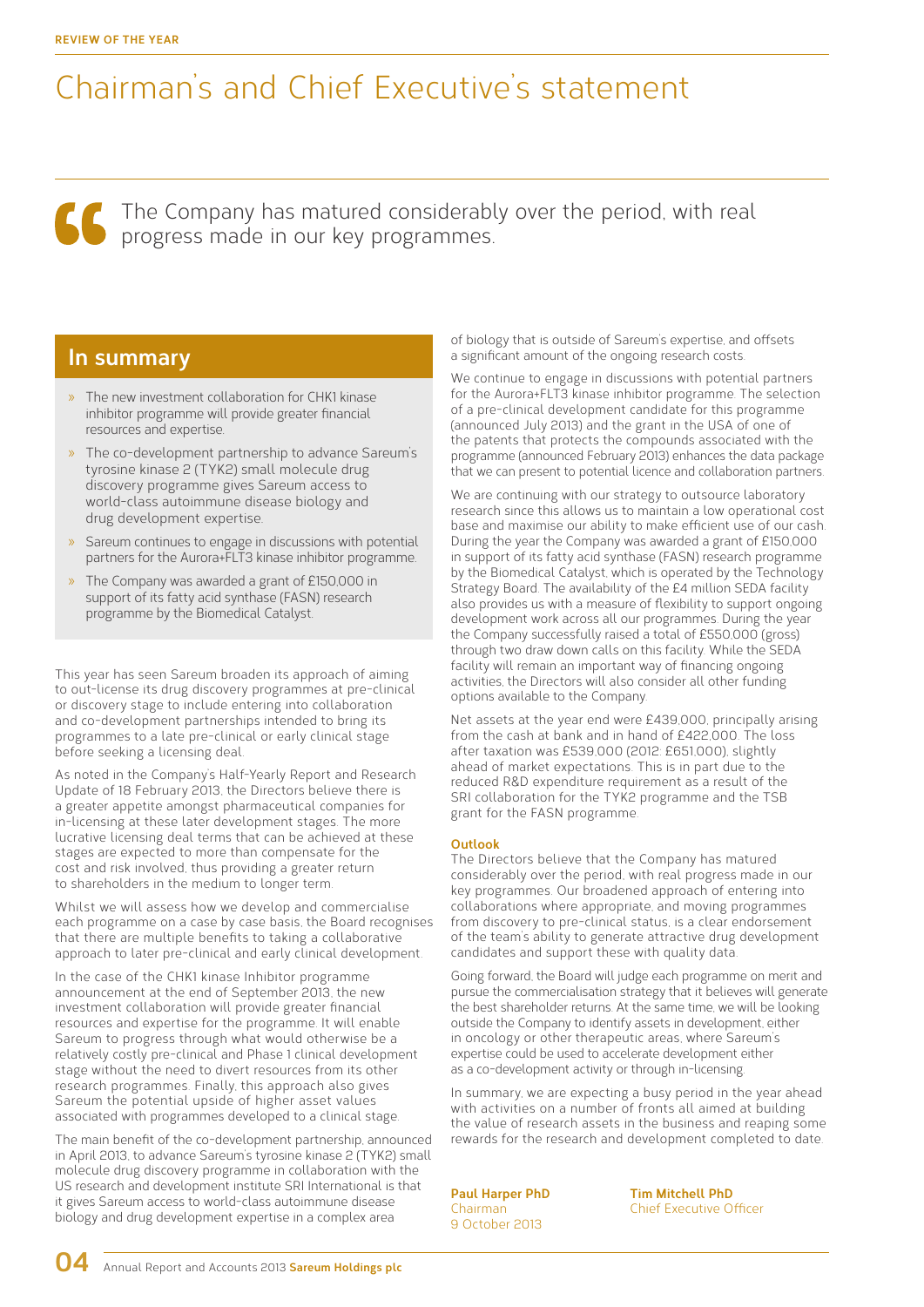### Research programmes

Safety pharmacology studies performed to date on the programme's pre-clinical development candidate support its progression towards the clinic. Oral bioavailability has been demonstrated in three species, strengthening our expectation that the compound will be able to be administered via the oral route in future clinical studies. In addition, several peer reviewed journal articles on the programme's lead compounds have been published, describing their efficacy in pre-clinical models as single agents and in combination with chemo and radiotherapy.

In further studies, in *in vivo* models of acute myeloid leukaemia (AML) and neuroblastoma, compounds from our CHK1 inhibitor programme dosed alone demonstrated significant reductions in tumour growth rates compared to controls receiving no treatment. These compounds were administered via the oral route. We have continued to add more data on the performance and safety of our lead compound to build the dossier used to brief potential future partners and to support potential future clinical trials applications.

The recently announced agreement with CPF and BACIT now allows the completion of the pre-clinical development of the CHK1 candidate. These studies focus on two main areas: demonstrating control of the production of the candidate molecule and an assessment of its safety profile. Successful conclusion of these studies, which are expected to take up to 18 months, will allow the submission of a clinical trials application, which, if approved, would allow the initiation of first-in-human trials in cancer patients. It is envisaged that such trials will assess the safety of the molecule as a single agent and in combination with standard-of-care chemotherapy at one of the world's leading cancer specialist hospitals, The Royal Marsden.

Under the terms of the licence agreement with CPF, Sareum and the originating research partners, CRT and the ICR, are entitled to an up-front fee plus success milestone and royalty payments. As the collaboration progresses, Sareum will provide a proportion, amounting to up to £800,000 in the year to June 2014, of the funding required. Benefits are expected to accrue in terms of shared sub-licence revenues and maintaining an interest in a more valuable asset that has both safety and clinical data.

### **CHK1 kinase inhibitors Aurora+FLT3 kinase inhibitors**

Progress on the Company's Aurora kinase inhibitors continued as planned having been evaluated in *in vivo* efficacy models. Aurora kinase is involved in the control of mitosis (cell division), and FLT3 kinase over-activation is the most common mutation in AML (the most common form of adult leukaemia) patients. Aurora+FLT3 kinase inhibitors have the potential to treat various forms of cancer, including AML. We previously announced the successful results of a model study measuring the effect of one of our dual Aurora+FLT3 inhibitors against AML. The study showed that the leukaemia regressed to such an extent that no detectable cancer could be found in any of the ten cases treated with a Sareum compound. The study compared favourably with similar studies published in literature for the Aurora kinase inhibitors that are currently in clinical trials.

We subsequently generated and tested further analogues of this lead compound and in July 2013 announced the selection of a pre-clinical development candidate. The candidate demonstrates the same level of efficacy as the previous lead compound in a model of AML, but has an improved early safety profile and better ADME (absorption, distribution, metabolism, excretion) properties. The candidate was also screened against a range of haematological cancer cell types and showed particular promise against acute lymphoblastic leukaemia (ALL) in addition to AML. We will continue to evaluate the candidate in further disease models, focusing particularly on leukaemias, whilst we initiate the pre-clinical development.

We continue to seek licensing or co-development partners for this programme, which is wholly owned by Sareum, and to optimise a sub-group of programme compounds that can be orally dosed. The recent grant of a US patent (as announced on 7 February 2013) that protects Sareum's intellectual property on this programme should provide any prospective partner with further confidence in the programme's IP and strengthen our negotiating position.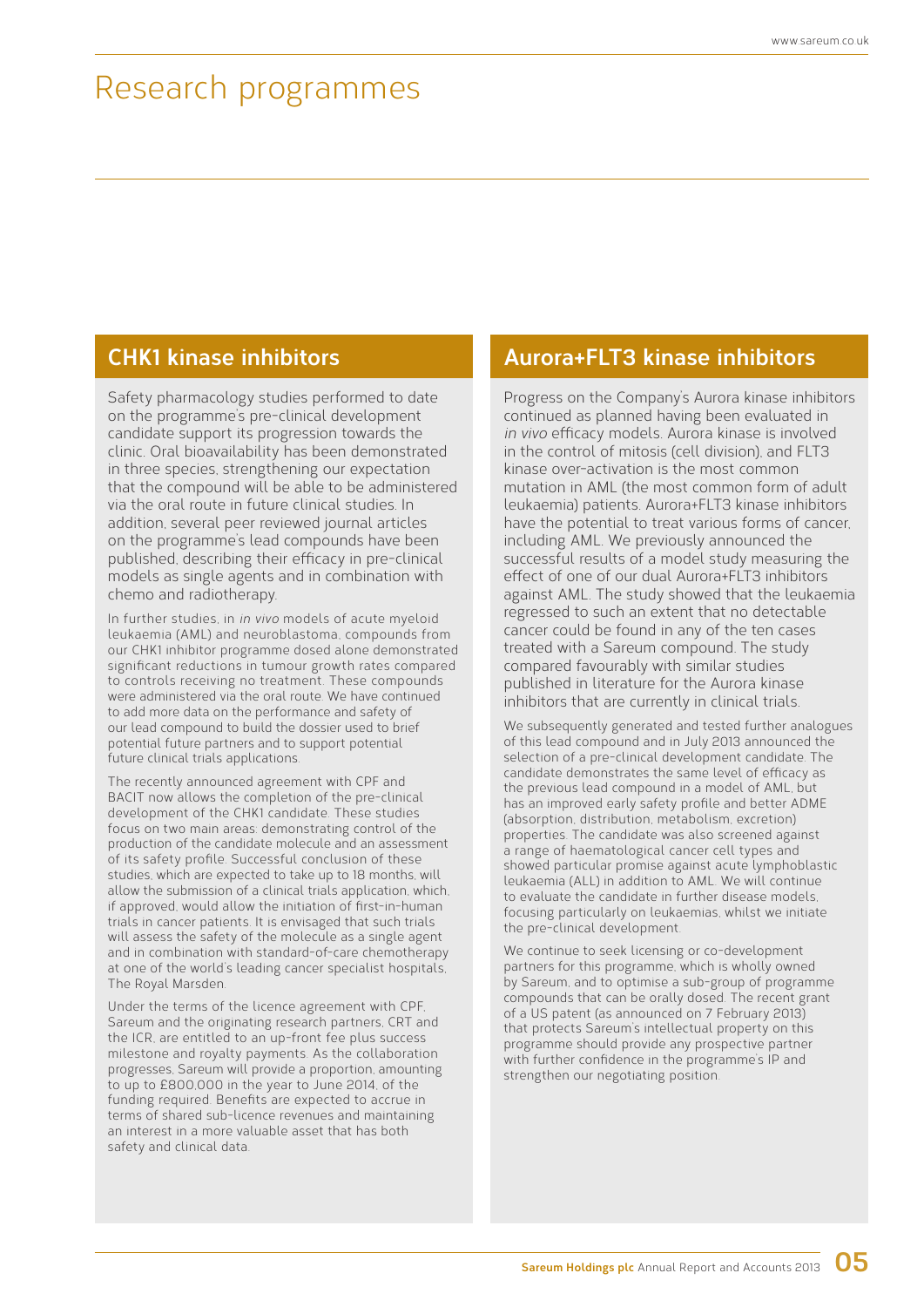### Research programmes (continued)

### **TYK2 kinase inhibitors**

Our TYK2 kinase inhibitor programme is focused on autoimmune and inflammatory disorders such as multiple sclerosis, psoriasis and inflammatory bowel disease. This is a new area of biology and disease models in this therapeutic area are costly and complex. We were therefore delighted to reach an agreement with SRI International to collaborate in this area with their Center for Immunology and Infectious Diseases, and it is an endorsement of the quality of compound that our SKIL® platform is able to generate. SRI will use its own financial resources to carry out the biological testing whilst Sareum will continue to support the chemical programme as the data generated by SRI helps to develop the structure-activity relationship profile.

Although still in the early stages, the collaboration has made excellent progress to date. SRI has evaluated a set of Sareum compounds through a battery of *in vitro* and cellular assays to select the more promising, orally bioavailable compounds for progression into disease models. These models show a strong blocking of TYK2-dependent signalling and initial demonstrations of efficacy in a psoriasis model.

In the meantime a greater understanding of TYK2 biology has been developed by the scientific community. There is strong evidence to suggest that TYK2 inhibition will not lead to broad immunosuppression, which could leave patients susceptible to infections, and that small-molecule TYK2 inhibitors could be used as promising therapies for psoriasis, inflammatory bowel disease and multiple sclerosis.

### **Other programmes**

### **VEGFR-3**

Through our SKIL® platform, the Company has developed chemical leads that inhibit the activity of VEGFR-3 kinase, which is often over-expressed in many different types of cancer including lung, gastric and prostate. We have a lead series of compounds that demonstrate potent inhibition of lymph cell growth by selectively inhibiting VEGFR-3. Lymph vessels are known to be a major route of metastasis, therefore inhibitors of VEGFR-3 have the potential to reduce, delay or inhibit the spread of cancer throughout the body. However, we have prioritised our research spend on other programmes whilst we investigate grant funding opportunities alongside a partner with the necessary biology expertise to assist us in the progression of this programme. Meanwhile, we await with interest the results of early clinical trials on another company's product with a similar mode of action.

### **FASN**

In April we were pleased to be notified by the Technology Strategy Board of a grant of up to £150,000 from the Biomedical Catalyst to support our FASN inhibitor programme. Over-expression of FASN is common in many cancers and has been linked to poor prognosis and reduced disease-free survival. Sareum has developed a novel chemical series that shows promising efficacy in breast cancer cell models. The funding is enabling the Company to explore further the potential of the chemical series. Initial results have been promising, and we hope to be able to report progress during the next few months.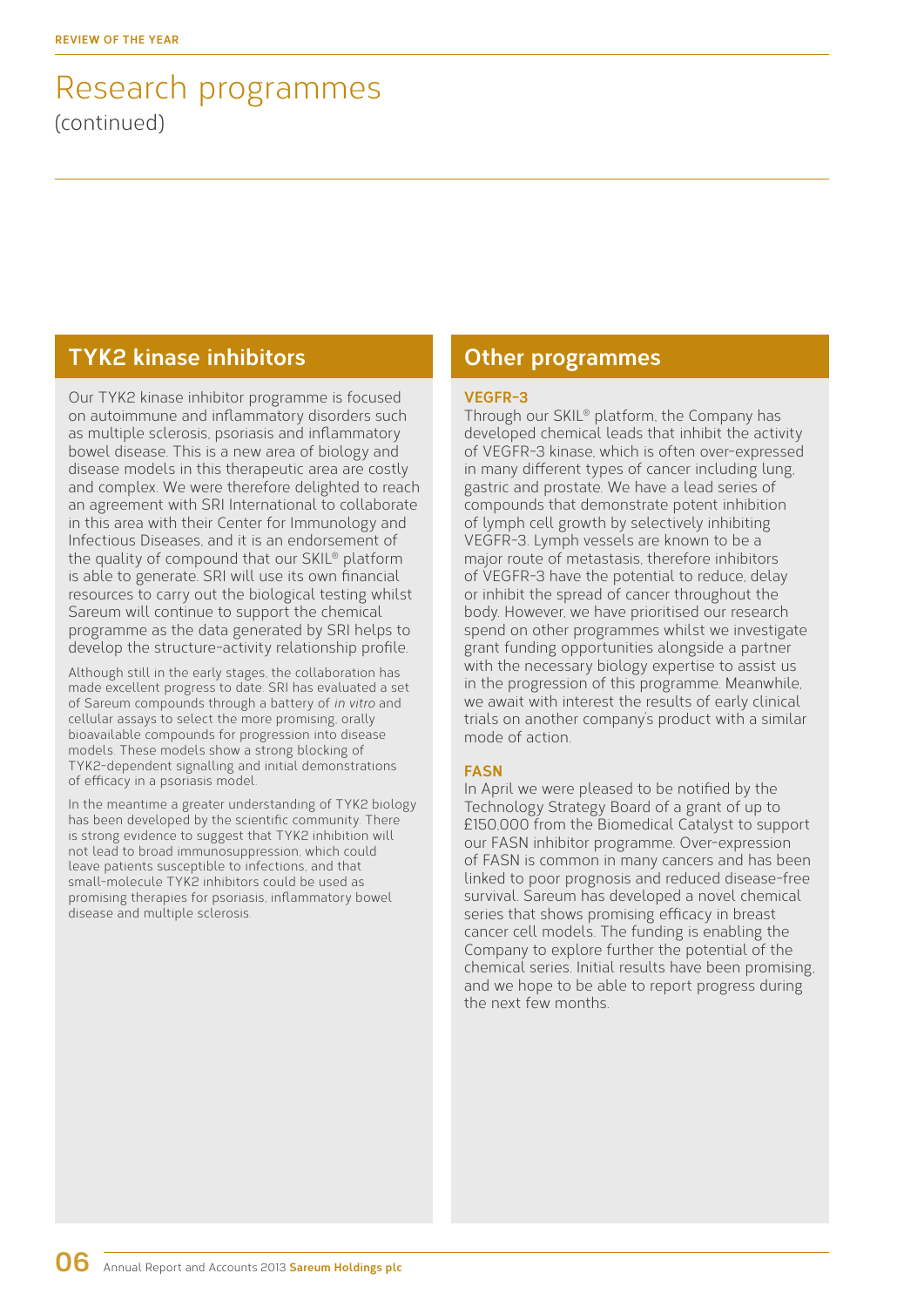## Directors and Company information

### **Paul Harper PhD**

#### Non-executive Chairman

Dr Paul Harper, aged 67, has over 30 years' experience in the life sciences industry covering both drug development and medical devices. He is Chairman of Physiomics plc and Director of Reneuron Holdings plc, both AIM quoted companies. In addition, he is Chairman of Oxford Medical Diagnostics Ltd and Monica Healthcare Ltd. Paul has served as Chief Executive of Cambridge Antibody Technology Limited and founded Provensis Limited. He has also served as Corporate Development Director of Unipath Limited, then the medical diagnostics business of Unilever PLC, and as Director of Research and Development for Johnson & Johnson Limited. Formerly head of antimicrobial chemotherapy for Glaxo PLC, Paul has a PhD in molecular virology and is the author of over 50 publications.

### **Tim Mitchell PhD**

#### Founder and CEO

Dr Tim Mitchell, aged 53, has over 25 years' experience in the industry with key management and business expertise gained from his positions at Cambridge Discovery Chemistry and his roles at Millennium as a member of the management team and in forming the integrated Structure-Based Discovery department. As Director of the Millennium Structure-Based Discovery department, Tim was responsible for global provision of protein structure and high throughput chemical synthesis for Millennium as well as for local computational chemistry, informatics and automation capabilities. Prior to that, he was Director of computational chemistry at Cambridge Discovery Chemistry Ltd and a team leader in the Computational and Structural Sciences department at SmithKline Beecham Pharmaceuticals. Tim has a PhD in computational chemistry and a BSc in chemistry.

### **John Reader PhD**

### Founder and CSO

Dr John Reader, aged 46, has 20 years' experience within the industry and was formerly Associate Director, Chemical Technologies at Millennium Pharmaceuticals Research and Development Ltd, prior to which he worked with Pharmacopeia Inc. and Cambridge Discovery Chemistry in the provision of high throughput chemistry services to external and internal clients. John has extensive experience of leading large research teams and in the invention and application of new technologies to the drug-discovery process, with an excellent track record of delivering successful projects to clients and has authored or co-authored many patents and publications. The majority of patents granted to John cover composition of matter discovered in the multiple projects in which he has worked, with further patents covering technological innovations in the field. John is a member of the EPSRC Peer Review College and has a PhD in chemistry and a BSc in applied chemistry.

#### **Directors**

T Mitchell PhD J Reader PhD P Harper PhD

### **Secretary** T Bunn FCMA

### **Registered office**

Unit 2a, Langford Arch London Road Pampisford Cambridge Cambridgeshire CB22 3FX

#### **Registered number**

05147578 (England and Wales)

### **Auditor**

Shipleys LLP Chartered Accountants and Statutory Auditor 10 Orange Street Haymarket London WC2H 7DQ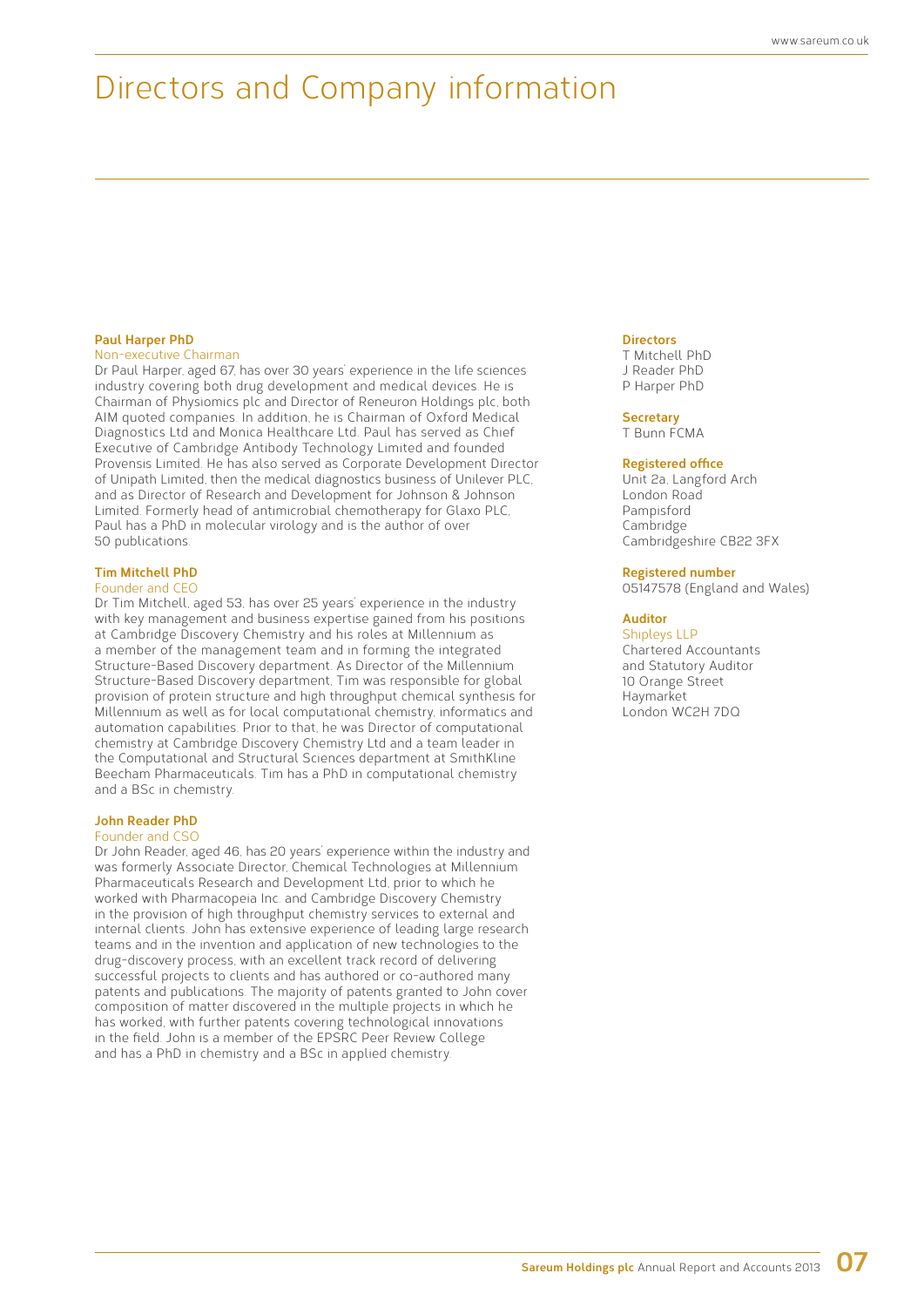# Report of the Directors

for the year ended 30 June 2013

The Directors present their report with the financial statements of the Company and the Group for the year ended 30 June 2013.

### **Principal activities**

The principal activities of the Company in the year under review were those of a holding company. The principal activity of the Group is the discovery and development of new therapeutic drugs by a combination of skills in biology, computational chemistry and medicinal chemistry.

#### **Review of business**

The loss for the year was £539,131 and at 30 June 2013 cash and cash equivalents amounted to £421,611.

On 10 September 2012 Sareum announced that it had entered into a £4.0 million Standby Equity Distribution Agreement (SEDA) with YA Global Master SPV Ltd, an investment fund managed by Yorkville Advisors LLC (Yorkville).

The SEDA is intended to provide a flexible source of future funding to support ongoing drug research activities as well as reassurance to potential commercial partners that Sareum has access to other funds, in addition to any anticipated licence deal income.

Subject to its terms, the £4.0 million SEDA facility can be used entirely at the discretion of the Company. Under the terms of the SEDA, Sareum may draw down funds over a period of up to three years in exchange for the issue of new Ordinary shares in the Company. The Ordinary shares will be issued at a 5% discount to the lowest volume weighted average price during the pricing period (a period of 20, 15, ten or five trading days as determined under the SEDA) following a draw down request. The Company may also set a minimum price for each draw down, which may reduce the size of the permitted draw down. The maximum advance that may be requested is 400% of the average daily trading volume of Ordinary shares multiplied by the volume weighted average price of such shares for each of the 20 trading days following the draw down request and with an overall advance limit of £500,000 per draw down. The facility may only be drawn upon once every ten trading days. Yorkville is not obliged to allow draw downs to the extent they would result in Yorkville holding in excess of notifiable amounts specified under UK regulation (including the Takeover Code).

During the year the Group raised £550,000, before expenses, by drawing down £200,000 on 11 December 2012 and £350,000 on 2 April 2013 against the SEDA. The funds raised will underwrite the ongoing development of the Group's programmes.

Throughout the period under review the Group continued to develop its drug discovery programmes using outsourced biology and chemistry resources as well as exploring commercial opportunities with potential partners. In the future the Group will continue to build value from its in-house research and development by seeking to advance and commercialise its drug discovery programmes.

This is exemplified by the announcement by the Group on 24 September 2013 that it had entered into a co-development agreement with the Cancer Research Technology Pioneer Fund (CPF) and London Stock Exchange-listed investment company, BACIT Ltd, to advance the Checkpoint Kinase 1 (CHK1) inhibitor candidate through pre-clinical development and Phase 1 clinical trials. On commercialisation of the programme, Sareum will be entitled to a share of revenues proportional to its investment under the agreement. As part of the agreement, Sareum expects to commit up to £800,000 to the programme during the financial year ending 30 June 2014.

A comprehensive review of the year is given in the Chairman's statement together with an outline of future developments.

#### **Dividends**

No dividends will be distributed for the year ended 30 June 2013.

#### **Research and development**

The Group undertakes research and development on its cancer and autoimmune disease programmes. Further information is provided in the Chairman's and Chief Executive's statement. The costs relating to this which have been written off during the year amounted to £266,899 (2012: £330,974).

#### **Directors**

The Directors shown below have held office during the whole of the period from 1 July 2012 to the date of this report:

Tim Mitchell PhD

John Reader PhD

Paul Harper PhD

#### **Group's policy on payment of creditors**

The Group's policy is to pay its suppliers within 30 days of invoice date. At 30 June 2013, the invoices representing the trade creditors of the Group had an average age of 44 days (2012: 67 days) based on the average daily amount invoiced by suppliers to the Group during the year.

#### **Financial instruments**

Details regarding the Group's use of financial instruments and their associated risks are given in note 16 to the consolidated financial statements.

#### **Key performance indicators**

The Directors consider cash and spending on research and development to be the Group's key performance indicators. A budget is approved by the Board at the beginning of each financial year and performance is regularly monitored against budget with significant variances investigated.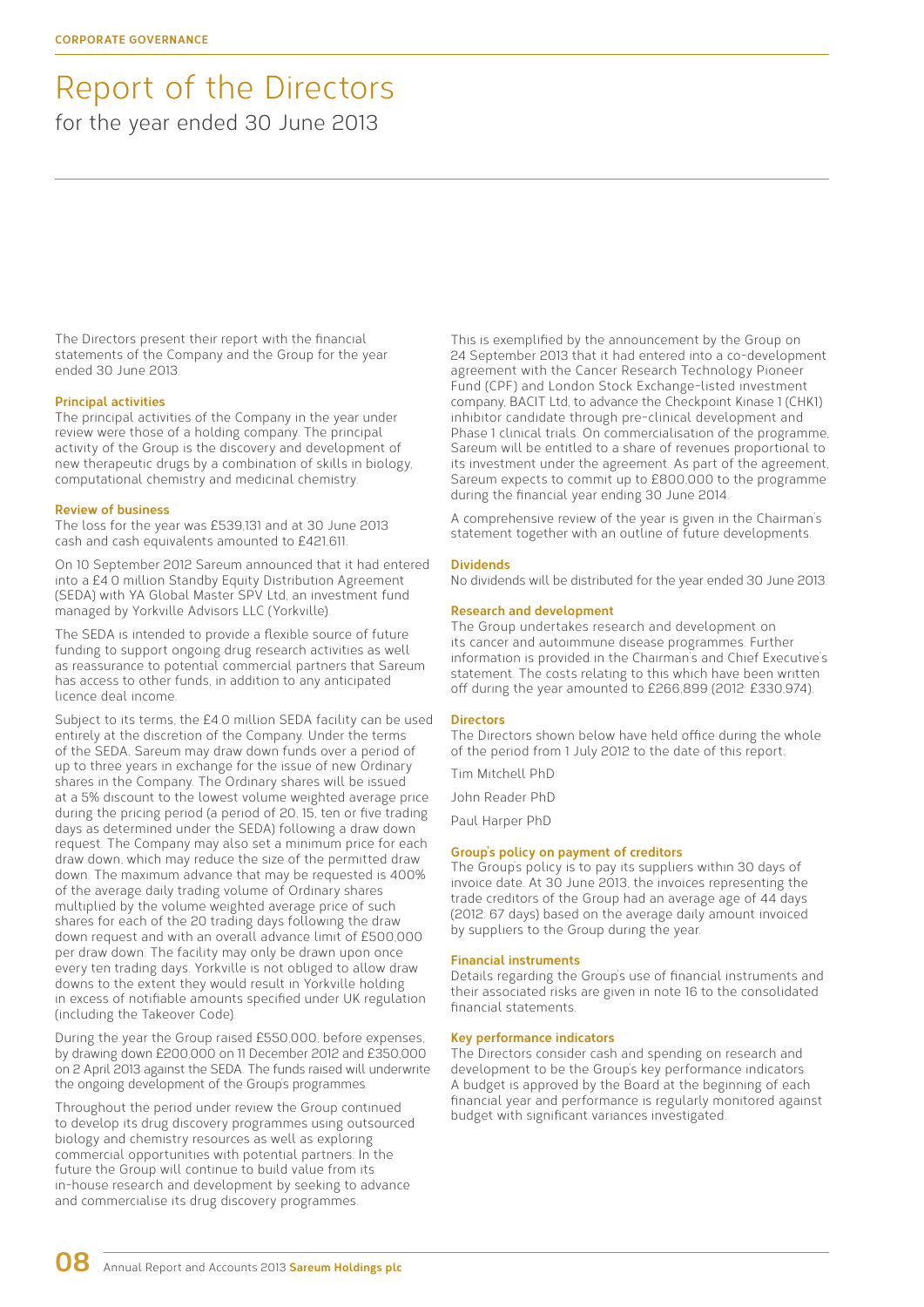### **Principal risks**

The principal risks facing the Group are the following:

- **»** the drug discovery programmes undertaken may fail due to fundamental scientific uncertainty;
- **»** the Group may not complete sufficient commercial partnerships to create a sustainable business; and
- **»** it may not be possible to raise sufficient funding to support the Company through to profitability.

The Directors address these uncertainties by reviewing reports on scientific progress, business development and financial status at the monthly Board meetings and implementing alternative plans to reduce the risks if these are considered necessary.

### **Statement of directors' responsibilities**

The Directors are responsible for preparing the Report of the Directors and the financial statements in accordance with applicable law and regulations.

Company law requires the Directors to prepare financial statements for each financial year. Under that law the Directors have elected to prepare the financial statements in accordance with International Financial Reporting Standards as adopted by the European Union. Under company law the Directors must not approve the financial statements unless they are satisfied that they give a true and fair view of the state of affairs of the Company and the Group and of the profit or loss of the Group for that period. In preparing these financial statements, the Directors are required to:

- **»** select suitable accounting policies and then apply them consistently;
- **»** make judgements and accounting estimates that are reasonable and prudent;
- **»** state whether applicable accounting standards have been followed, subject to any material departures disclosed and explained in the financial statements; and
- **»** prepare the financial statements on the going concern basis unless it is inappropriate to presume that the Company will continue in business.

The Directors are responsible for keeping adequate accounting records that are sufficient to show and explain the Company's and the Group's transactions and disclose with reasonable accuracy at any time the financial position of the Company and the Group and enable them to ensure that the financial statements comply with the Companies Act 2006. They are also responsible for safeguarding the assets of the Company and the Group and hence for taking reasonable steps for the prevention and detection of fraud and other irregularities.

The Directors are responsible for the maintenance and integrity of the corporate and financial information included on the Company's website. Financial statements are published on the Company's website in accordance with legislation in the United Kingdom governing the preparation and dissemination of financial statements, which may vary from legislation in other jurisdictions.

#### **Statement as to disclosure of information to auditor**

So far as the Directors are aware, there is no relevant audit information (as defined by Section 418 of the Companies Act 2006) of which the Group's auditor is unaware, and each Director has taken all the steps that he ought to have taken as a Director in order to make himself aware of any relevant audit information and to establish that the Group's auditor is aware of that information.

On behalf of the board:

**T Bunn FCMA Secretary** 

9 October 2013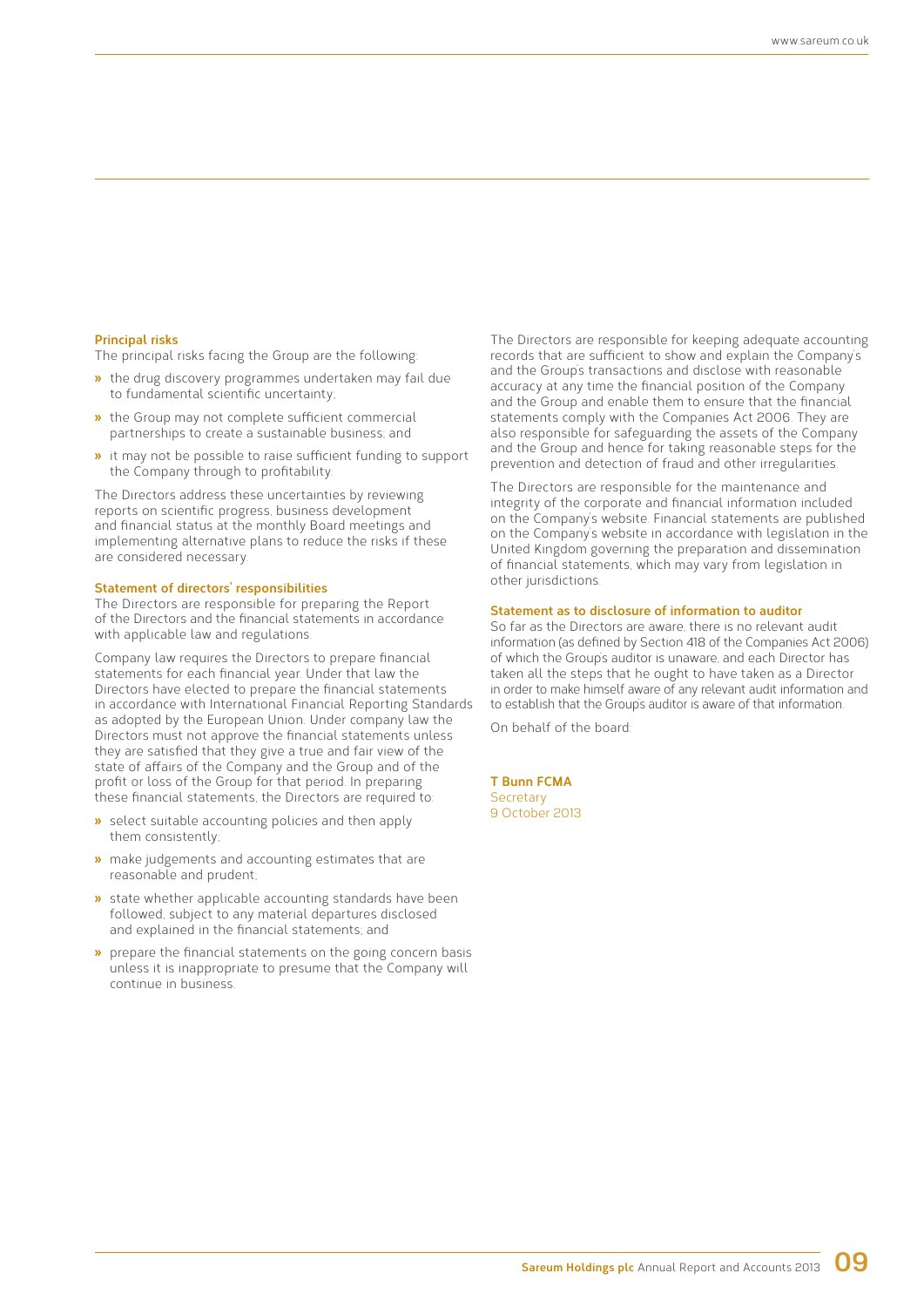### Corporate governance report

#### **Introduction**

Sareum Holdings plc was listed on AIM on 11 October 2004. Although the rules of AIM do not require the Company to comply with the Combined Code on Corporate Governance (the Code), the Company fully supports the principles set out in the Code and will attempt to comply wherever possible, given the resources available to the Company. Details are provided below of how the Company applies the Code.

### **The Board**

The Board of Directors comprises two Executive Directors and one independent Non-executive Director, the Chairman.

The Board generally meets monthly and receives reports covering finance, compliance, business development, safety, operations and science together with any other material deemed necessary for the Board to discharge its duties. It is the Board's responsibility to review and approve the Group's strategy, budgets, staff recruitment, major items of expenditure and acquisitions.

Under the Articles of Association, all Directors must offer themselves for re-election at least once every three years. One third of the Directors retire by rotation at every AGM and are eligible for re-appointment.

### **Board Committees**

The Board has established an Audit Committee and a Remuneration Committee with written terms of delegated responsibilities. The terms of reference are as close to the model terms of the Institute of Chartered Secretaries and Administrators as is possible for a Board with one independent Non-executive Director. The terms of reference of the Committees are published on the Company's website: www.sareum.co.uk.

### Audit Committee

The Audit Committee currently comprises Dr Paul Harper, Non-executive Chairman, and Dr Tim Mitchell, CEO. It is scheduled to meet twice a year. It is the Audit Committee's role to provide formal and transparent arrangements covering the financial reporting and internal control requirements of the Code, whilst maintaining an appropriate relationship with the independent auditor of the Group.

#### Remuneration Committee

The Remuneration Committee currently comprises Dr Paul Harper, Non-executive Chairman. It meets at least once a year. It is the Remuneration Committee's role to establish a formal and transparent policy on executive remuneration and to set remuneration packages for individual Directors. The Committee also ensures that recommendations made by the Executive Directors on staff remuneration are appropriate and fair from a shareholder's perspective. Further information on the work of the Committee can be found on page 12.

#### **Shareholder relations**

The Company meets with its institutional shareholders and analysts as appropriate and uses the AGM to encourage communication with shareholders. In addition, the Company issues the Annual Report and Accounts, Interim Statement and press releases as well as using its website (www.sareum.co.uk) to provide further information to shareholders.

### **Internal control and risk management**

The Board is responsible for the systems of internal control and for reviewing their effectiveness. The internal controls are designed to manage rather than eliminate risk and provide reasonable but not absolute assurance against material misstatement or loss. The Audit Committee reviews the effectiveness of these systems annually. This it does primarily by discussions with the external auditor and by considering the risks potentially affecting the Group.

The Group does not have an internal audit function since the administrative function is very small. Instead there is a detailed Director review and authorisation of transactions. The annual audit by the Group auditor, which tests a sample of transactions, did not highlight any significant system improvements in order to reduce risks.

A comprehensive budgeting process is completed once a year and is reviewed and approved by the Board. The Group's results, compared with the budget, are reported to the Board on a monthly basis and discussed in detail.

The Group maintains appropriate insurance cover in respect of actions taken against the Executive Directors because of their roles, as well as against material loss or claims against the Group. The insured values and types of cover are comprehensively reviewed on a periodic basis.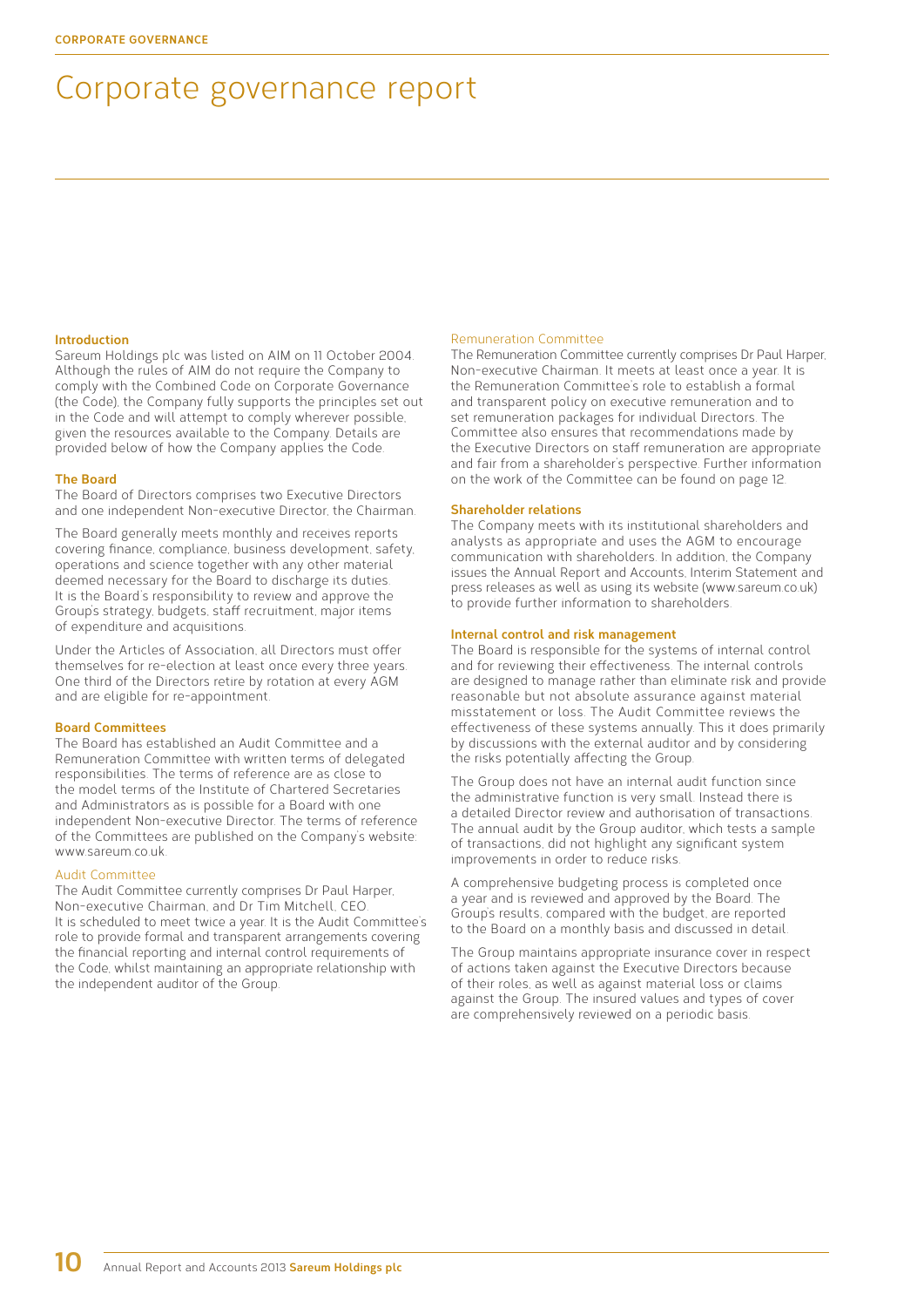### **Corporate social responsibility**

Sareum is a small, motivated team of professional people which operates to high standards. These standards include a commitment to best practice in meeting the Company's social responsibilities.

### **Health and safety**

The Company is proactive in considering the safety of staff, visitors and the public. It had no notifiable safety incidents during the year and no working days were lost due to accidents.

### **Employees**

Sareum is committed to a policy of equal opportunities in the recruitment, engagement and treatment of its staff.

### **Environment**

Sareum disposes of its waste products using reputable agents. The Company's landlord provides these agents to enable it to recycle its waste as appropriate.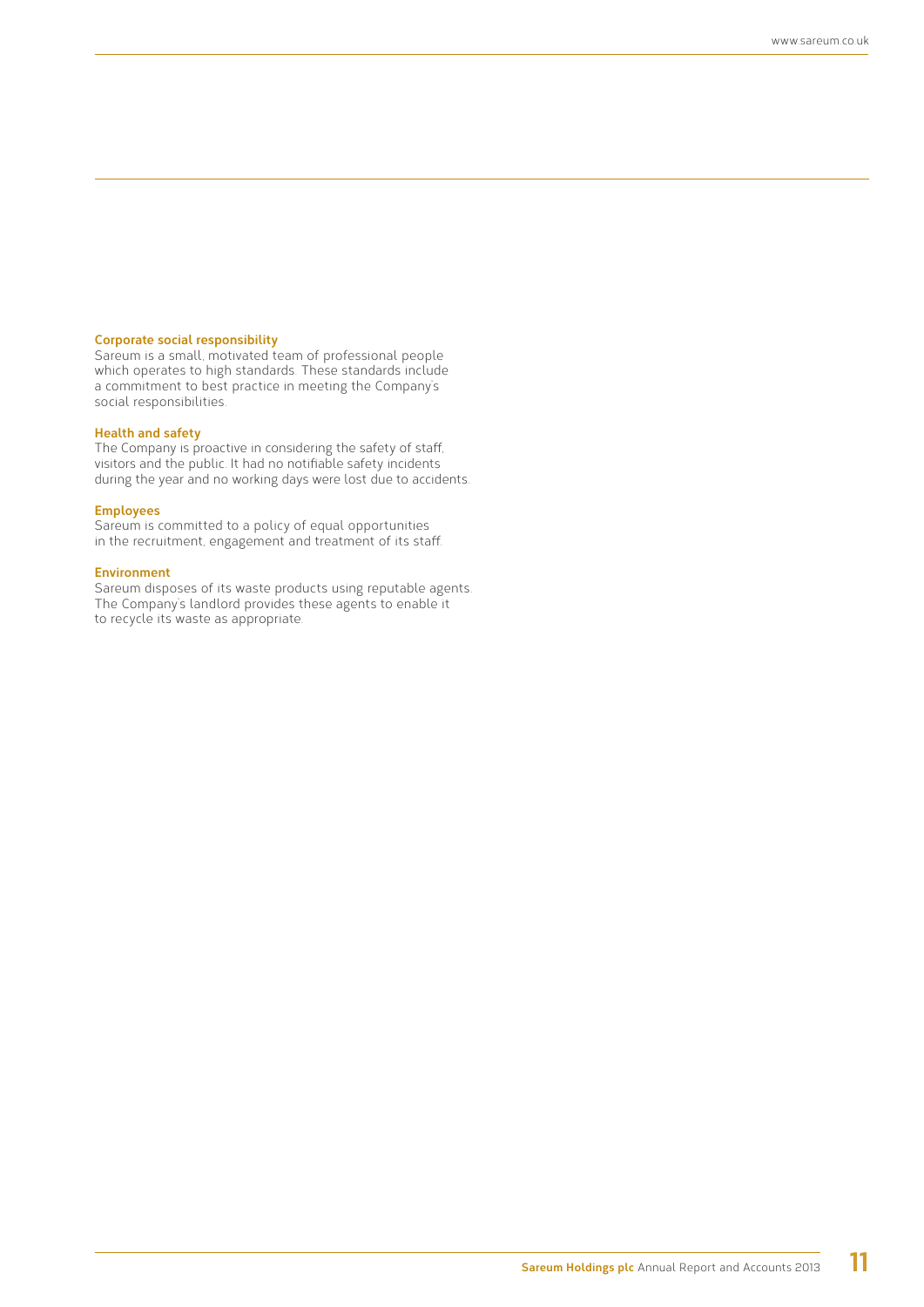### Remuneration Committee report

#### **Introduction**

The Company recognises the value of the Combined Code on Corporate Governance issued by the London Stock Exchange. It seeks to comply with the Combined Code so far as is practicable and appropriate for a public company of its size and nature. The Company also seeks to follow the Guidance for Smaller Quoted Companies on the Combined Code issued by the Quoted Companies Alliance in August 2004. Companies trading on AIM are not required to provide a formal remuneration report. However, in line with current best practice, this report provides information to enable a greater level of understanding as to how remuneration is determined by the Board.

The Remuneration Committee of the Board is responsible for considering staff and Directors' remuneration packages and makes its recommendations to the Board. The Committee currently comprises Dr Paul Harper, Non-executive Chairman. It meets at least once a year to review salaries and share option schemes for the Directors.

### **Remuneration policy**

Remuneration packages are designed to be competitive and to reward above average performance. At present, Executive Directors receive salary, death-in-service benefit, critical illness and medical cover and a pension contribution.

#### **Executive Directors' service contracts**

The two full-time Executive Directors have executive service agreements with the Company dated 7 July 2004. The service agreements are subject to termination upon six months' notice being given by either party and are subject to standard terms in the event of termination.

For the year from 1 July 2012 a Directors' bonus scheme was in effect to reward the Directors based on performance targets that build shareholder value.

### **Pensions**

The Group does not have a pension scheme but makes contributions to Executive Directors' personal pension schemes amounting to 6.375% of annual salary. In addition, the Executive Directors contribute to their pension schemes via salary sacrifice and the National Insurance savings made by the Group as a result of this arrangement are added to the Group's contributions.

### **Share option schemes**

In setting up share option schemes for staff, the Committee took into account the recommendations of shareholder bodies, such as that of the insurance companies, on the number of options to issue and the criteria for vesting. It approved the following share incentive arrangements for staff:

- **»** an Inland Revenue approved (EMI) share option scheme (approved scheme); and
- **»** an unapproved share option scheme (unapproved scheme), identical to the approved scheme but for part-time staff who do not fulfil the EMI employment criteria.

The interests in the share option schemes of the Directors who served during the year were as follows:

| Director        | Share<br>scheme | Exercise<br>price<br>pence | As at<br>1 July 2012<br>No. | Granted during<br>the year<br>No. | Lapsed<br>during<br>the year | As at<br>30 June 2013<br>No. |
|-----------------|-----------------|----------------------------|-----------------------------|-----------------------------------|------------------------------|------------------------------|
| Dr Tim Mitchell | EMI             | 0.25                       | 6,400,000                   |                                   | $\qquad \qquad -$            | 6,400,000                    |
| Dr Tim Mitchell | EMI             | 0.26                       | 6.153.846                   |                                   | $\overline{\phantom{0}}$     | 6.153.846                    |
| Dr Tim Mitchell | EMI             | 1.2                        | 2.566.666                   |                                   | $\qquad \qquad -$            | 2.566.666                    |
| Dr John Reader  | <b>EMI</b>      | 0.25                       | 6,400,000                   |                                   | $\overline{\phantom{0}}$     | 6,400,000                    |
| Dr John Reader  | EMI             | 0.26                       | 6.153.846                   |                                   | $\overline{\phantom{m}}$     | 6.153.846                    |
| Dr John Reader  | EMI             | 1.2                        | 2.566.666                   |                                   | $\overline{\phantom{0}}$     | 2.566.666                    |

The market price of the shares at 30 June 2013 was 0.90 pence and the range during the year was 0.625 pence to 2.075 pence.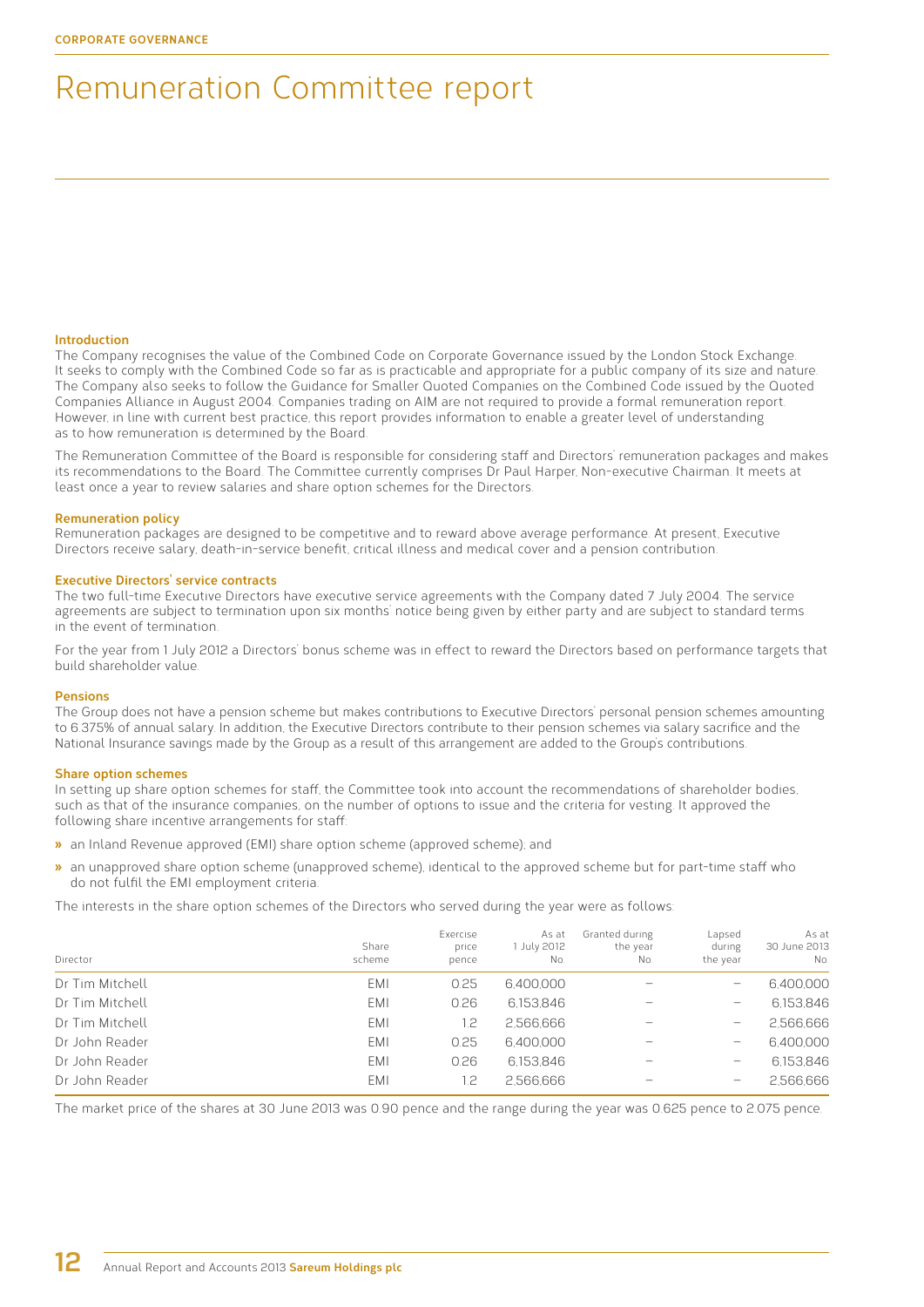### **Non-executive Directors**

The Non-executive Chairman entered into a letter of engagement dated 19 September 2004. Members may request copies of the letter by sending a stamped addressed envelope to the Company Secretary. The appointment can be terminated by either party giving six months' notice.

### **Directors' remuneration**

Details of Directors' annual remuneration as at 30 June 2013 are set out below:

|                                | Salarv  | Healthcare<br>£   | Emoluments<br>£. | Pension<br>£      | Total<br>2013<br>£ | Total<br>2012<br>£ |
|--------------------------------|---------|-------------------|------------------|-------------------|--------------------|--------------------|
| <b>Executive Directors</b>     |         |                   |                  |                   |                    |                    |
| Dr TJ Mitchell                 | 88,000  | 874               | 88.874           | 6.749             | 95,623             | 95,494             |
| Dr JC Reader                   | 88,000  | 753               | 88.753           | 7.310             | 96,063             | 95,869             |
| <b>Non-executive Directors</b> |         |                   |                  |                   |                    |                    |
| Dr PB Harper                   | 15.000  | $\qquad \qquad -$ | 15,000           | $\qquad \qquad -$ | 15,000             | 15,000             |
| Total                          | 191,000 | 1.627             | 192.627          | 14.059            | 206,686            | 206,363            |

The values reported here are contractual amounts as at the year-end date. Directors' emoluments disclosed in the financial statements are actual payments made during the year and may be different.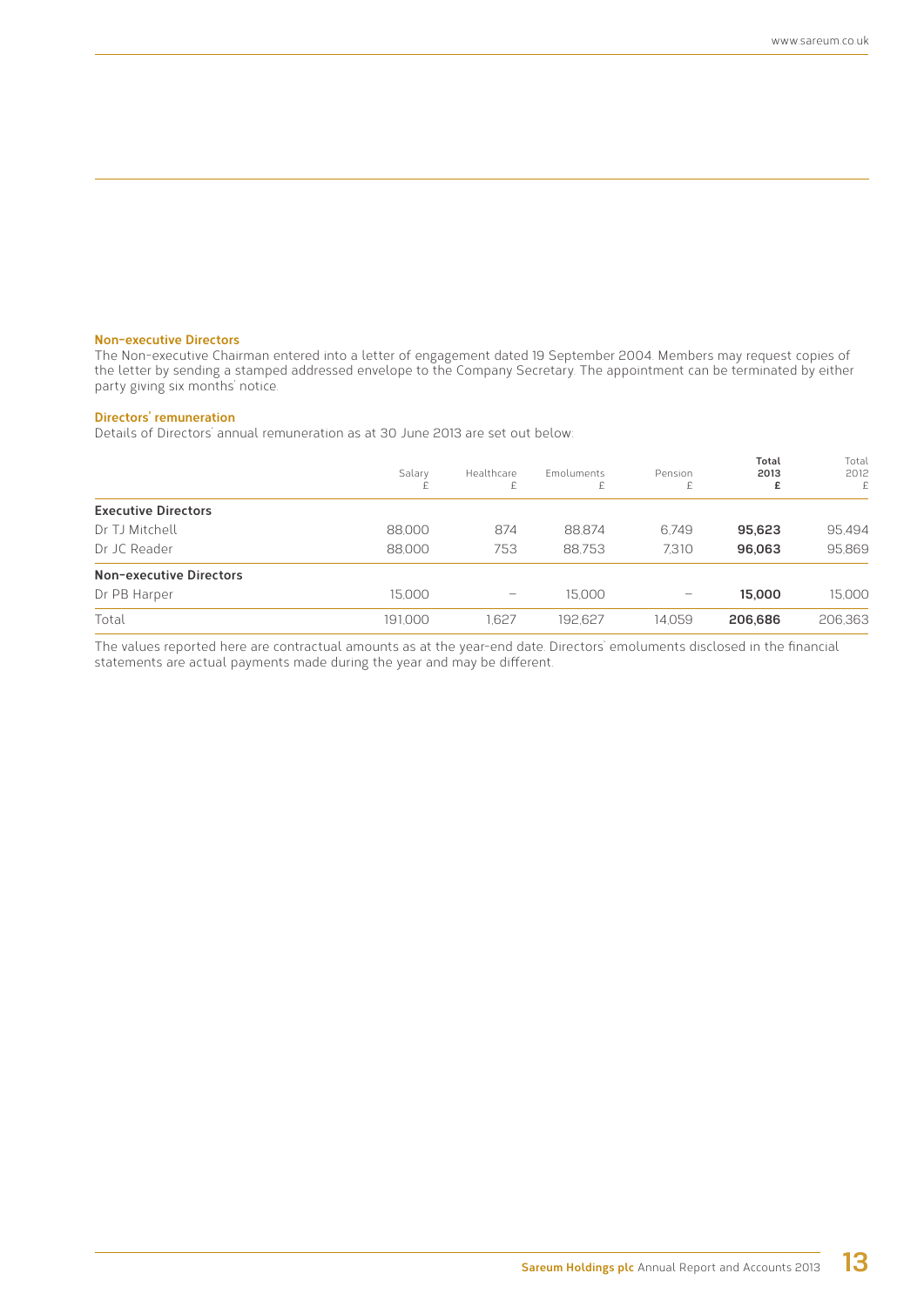## Financial statements

### **Financial statements contents**

- Report of the independent auditor
- Consolidated income statement Consolidated statement of comprehensive income
- Consolidated balance sheet
- Company balance sheet
- Consolidated statement of changes in equity
- Company statement of changes in equity
- Consolidated cash flow statement
- Company cash flow statement
- Notes to the consolidated financial statements
- **IBC** Company information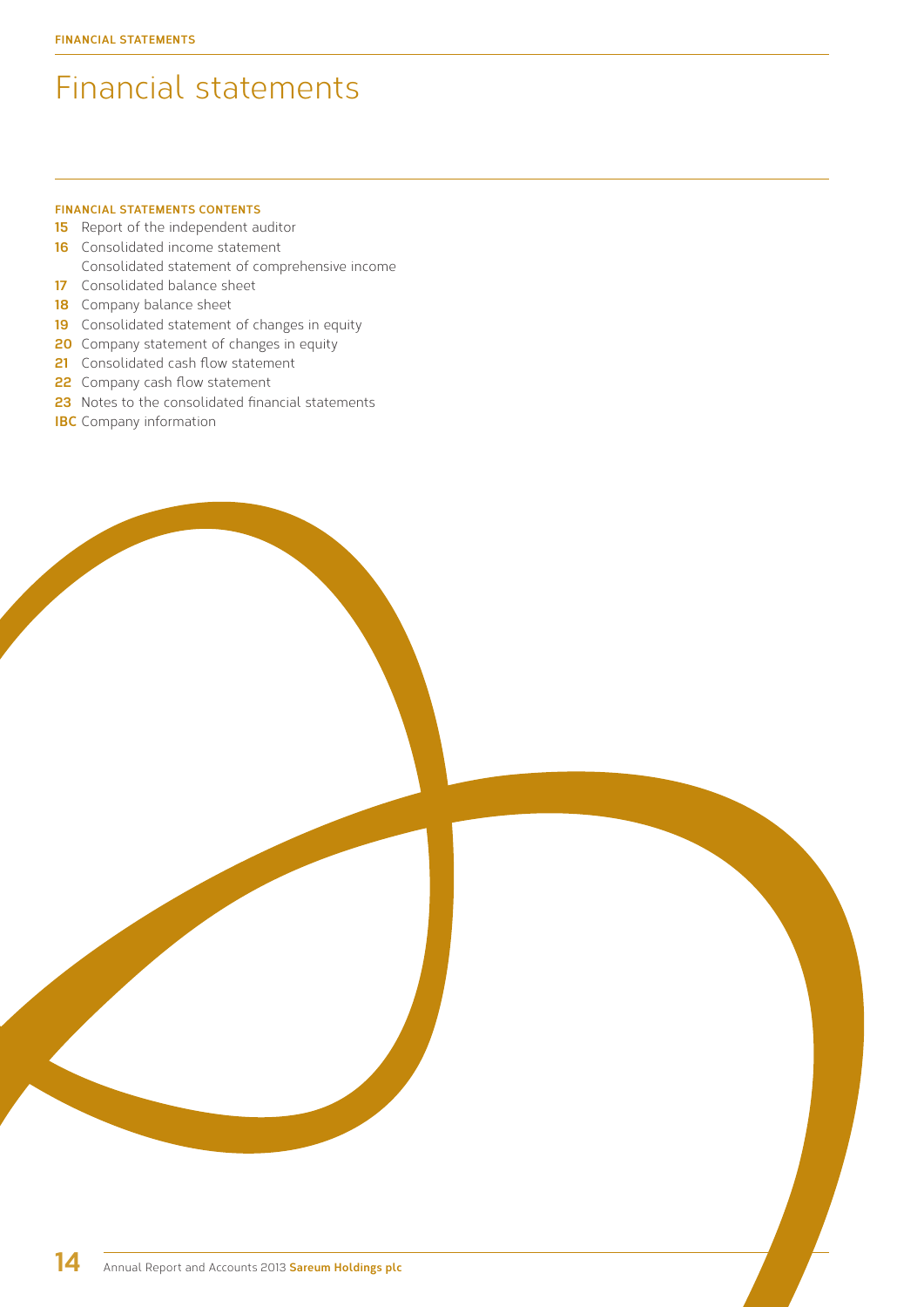## Report of the independent auditor

to the members of Sareum Holdings plc

We have audited the financial statements of Sareum Holdings plc for the year ended 30 June 2013 which comprise the Consolidated Income Statement, Consolidated Statement of Comprehensive Income, Consolidated and Company Balance Sheet, Consolidated and Company Statement of Changes in Equity, Consolidated and Company Cash Flow Statement and related notes. The financial reporting framework that has been applied in their preparation is applicable law and International Financial Reporting Standards (IFRSs) as adopted by the European Union, and as regards the parent company financial statements, as applied in accordance with the provisions of the Companies Act 2006.

This report is made solely to the Company's members, as a body, in accordance with Chapter 3 of Part 16 of the Companies Act 2006. Our audit work has been undertaken so that we might state to the Company's members those matters we are required to state to them in a Report of the Auditor and for no other purpose. To the fullest extent permitted by law, we do not accept or assume responsibility to anyone other than the Company and the Company's members as a body, for our audit work, for this report, or for the opinions we have formed.

### **Respective responsibilities of directors and auditor**

As explained more fully in the Statement of Directors' Responsibilities set out on page 9, the Directors are responsible for the preparation of the financial statements and for being satisfied that they give a true and fair view. Our responsibility is to audit and express an opinion on the financial statements in accordance with applicable law and International Standards on Auditing (UK and Ireland). Those standards require us to comply with the Auditing Practices Board's Ethical Standards for Auditors.

### **Scope of the audit of the financial statements**

An audit involves obtaining evidence about the amounts and disclosures in the financial statements sufficient to give reasonable assurance that the financial statements are free from material misstatement, whether caused by fraud or error. This includes an assessment of: whether the accounting policies are appropriate to the Group's and the parent company's circumstances and have been consistently applied and adequately disclosed; the reasonableness of significant accounting estimates made by the Directors; and the overall presentation of the financial statements. In addition, we read all the financial and non-financial information in the Report of the Directors to identify material inconsistencies with the audited financial statements. If we become aware of any apparent material misstatements or inconsistencies we consider the implications for our report.

### **Opinion on financial statements**

In our opinion the financial statements:

- **»** give a true and fair view of the state of the Group's and the parent company's affairs as at 30 June 2013 and of the Group's loss for the year then ended;
- **»** have been properly prepared in accordance with IFRSs as adopted by the European Union;
- **»** the parent company financial statements have been properly prepared in accordance with IFRSs as adopted by the European Union and as applied in accordance with the provisions of the Companies Act 2006; and
- **»** the financial statements have been prepared in accordance with the requirements of the Companies Act 2006.

### **Opinion on other matter prescribed by the Companies Act 2006**

In our opinion the information given in the Report of the Directors for the financial year for which the financial statements are prepared is consistent with the financial statements.

### **Matters on which we are required to report by exception**

We have nothing to report in respect of the following matters where the Companies Act 2006 requires us to report to you if, in our opinion:

- **»** adequate accounting records have not been kept by the parent company, or returns adequate for our audit have not been received from branches not visited by us; or
- **»** the parent company financial statements are not in agreement with the accounting records and returns; or
- **»** certain disclosures of Directors' remuneration specified by law are not made; or
- **»** we have not received all the information and explanations we require for our audit.

### **Joseph Kinton (Senior Statutory Auditor)**

for and on behalf of Shipleys LLP Chartered Accountants and Statutory Auditor 10 Orange Street Haymarket London WC2H 7DQ 9 October 2013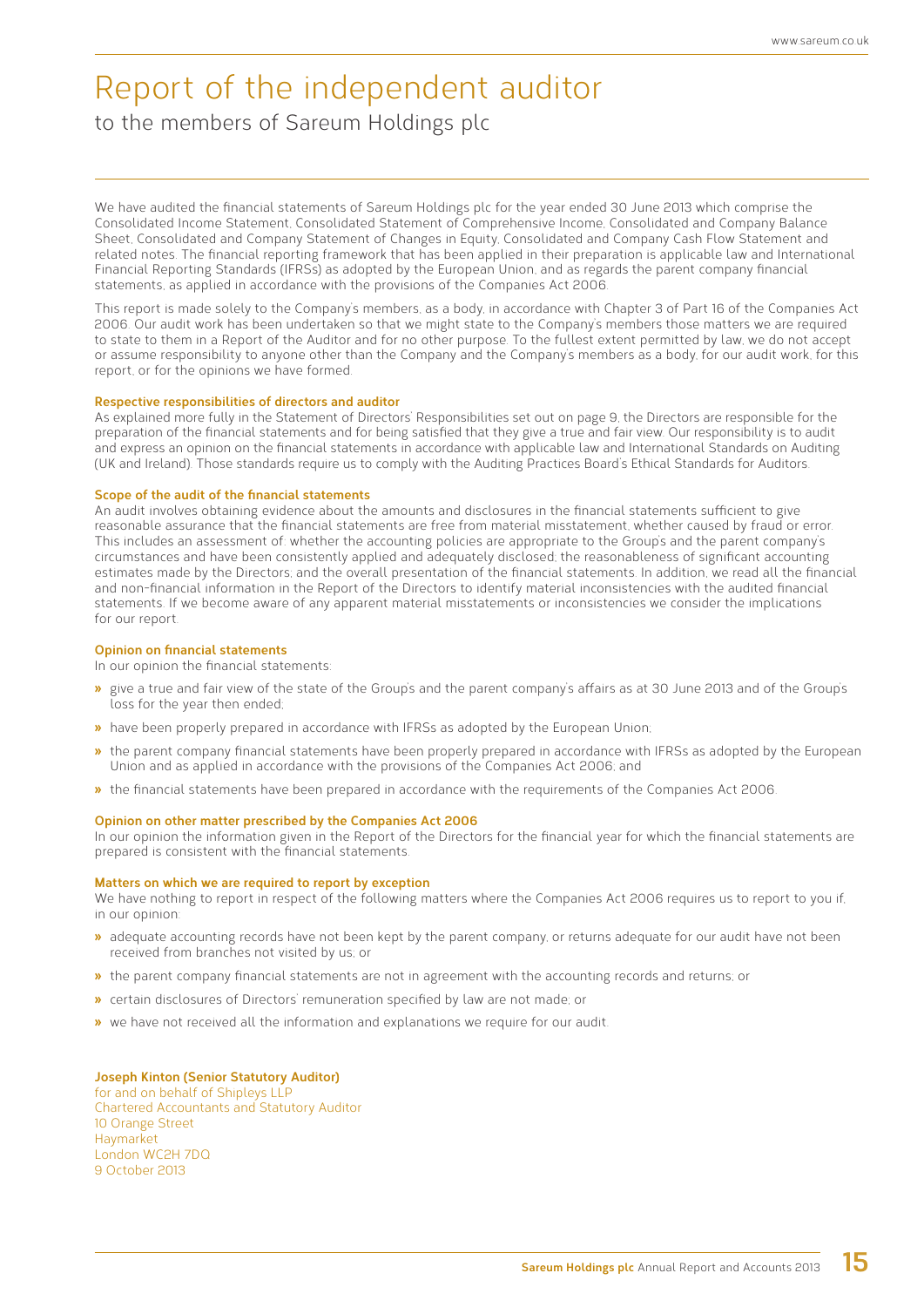## Consolidated income statement

for the year ended 30 June 2013

|                                                  |                | 2013       | 2012       |
|--------------------------------------------------|----------------|------------|------------|
|                                                  | Notes          | £          | £          |
| <b>CONTINUING OPERATIONS</b>                     |                |            |            |
| Revenue                                          |                |            |            |
| Administrative expenses                          |                | (606, 134) | (726, 660) |
| <b>OPERATING LOSS</b>                            |                | (606, 134) | (726,660)  |
| Finance income                                   | $\overline{4}$ | 3,332      | 4,821      |
| <b>LOSS BEFORE INCOME TAX</b>                    | 5              | (602, 802) | (721, 839) |
| Income tax                                       | 6              | 63,671     | 71.276     |
| <b>LOSS FOR THE YEAR</b>                         |                | (539, 131) | (650, 563) |
| Loss attributable to:                            |                |            |            |
| Owners of the parent                             |                | (539, 131) | (650, 563) |
| Earnings per share expressed in pence per share: | 8              |            |            |
| Basic and diluted                                |                | (0.04)p    | (0.04)p    |

# Consolidated statement of comprehensive income

|                                                                     | 2013       | 2012       |
|---------------------------------------------------------------------|------------|------------|
| <b>LOSS FOR THE YEAR</b><br><b>OTHER COMPREHENSIVE INCOME</b>       | (539, 131) | (650, 563) |
| <b>TOTAL COMPREHENSIVE INCOME FOR THE YEAR</b>                      | (539, 131) | (650, 563) |
| Total comprehensive income attributable to:<br>Owners of the parent | (539, 131) | (650, 563) |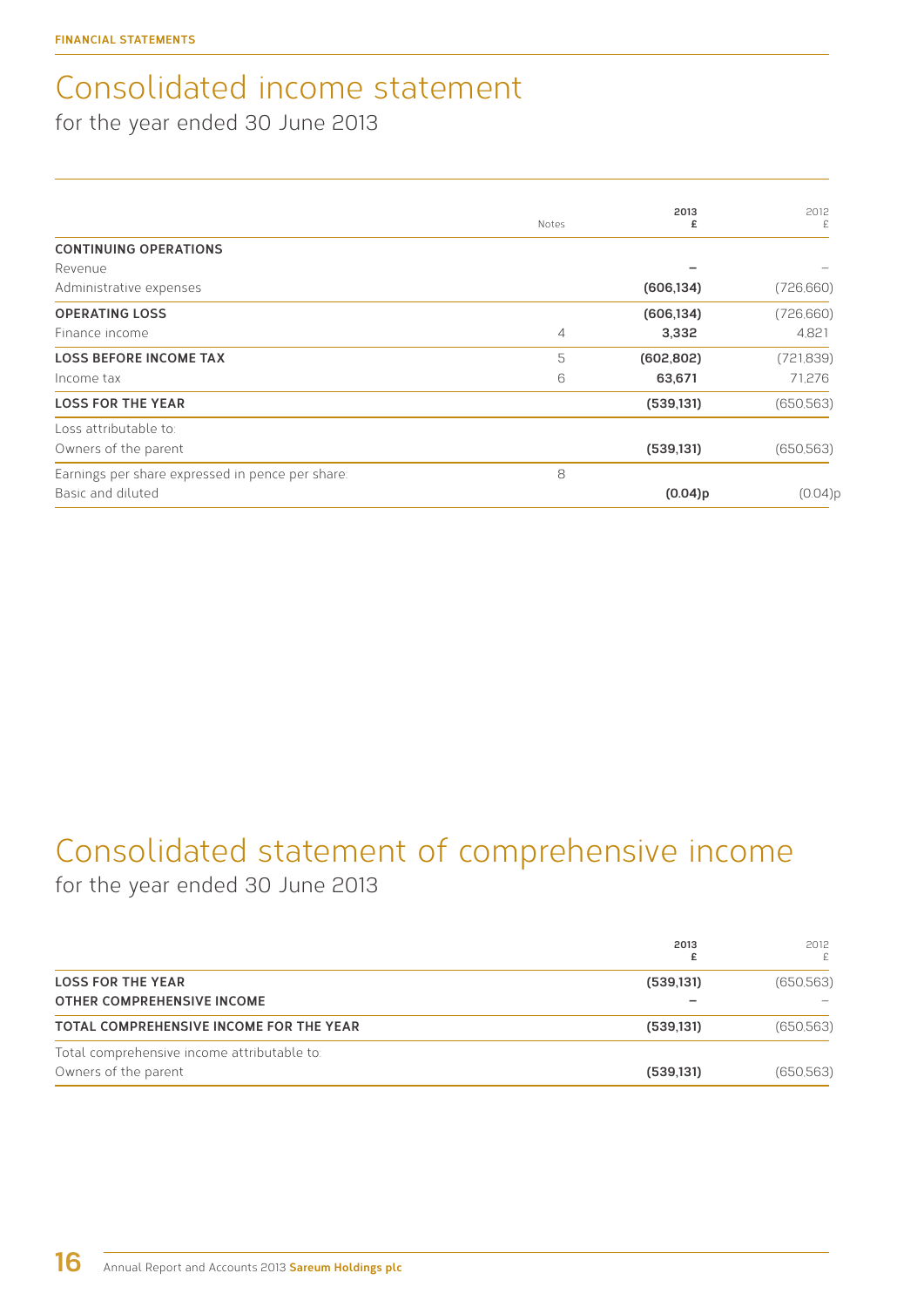# Consolidated balance sheet

30 June 2013

|                                  | Notes | 2013<br>£   | 2012<br>£   |
|----------------------------------|-------|-------------|-------------|
| <b>ASSETS</b>                    |       |             |             |
| <b>NON-CURRENT ASSETS</b>        |       |             |             |
| Intangible assets                | 9     |             |             |
| Property, plant and equipment    | 10    |             | 363         |
| Investments                      | 11    |             |             |
|                                  |       | —           | 363         |
| <b>CURRENT ASSETS</b>            |       |             |             |
| Trade and other receivables      | 12    | 41,828      | 30.972      |
| Tax receivable                   |       | 55,585      | 61,362      |
| Cash and cash equivalents        | 13    | 421,611     | 510,555     |
|                                  |       | 519,024     | 602,889     |
| <b>LIABILITIES</b>               |       |             |             |
| <b>CURRENT LIABILITIES</b>       |       |             |             |
| Trade and other payables         | 14    | 79,922      | 122,874     |
| <b>NET CURRENT ASSETS</b>        |       | 439,102     | 480,015     |
| <b>NET ASSETS</b>                |       | 439,102     | 480,378     |
| <b>SHAREHOLDERS' EQUITY</b>      |       |             |             |
| Called up share capital          | 17    | 380,384     | 370,075     |
| Share premium                    | 18    | 7,611,588   | 7,131,433   |
| Share-based compensation reserve | 18    | 53,864      | 46,473      |
| Merger reserve                   | 18    | 27          | 27          |
| Retained earnings                | 18    | (7,606,761) | (7,067,630) |
| <b>TOTAL EQUITY</b>              |       | 439,102     | 480,378     |

The financial statements were approved by the Board of Directors on 9 October 2013 and were signed on its behalf by:

**T Mitchell PhD** Director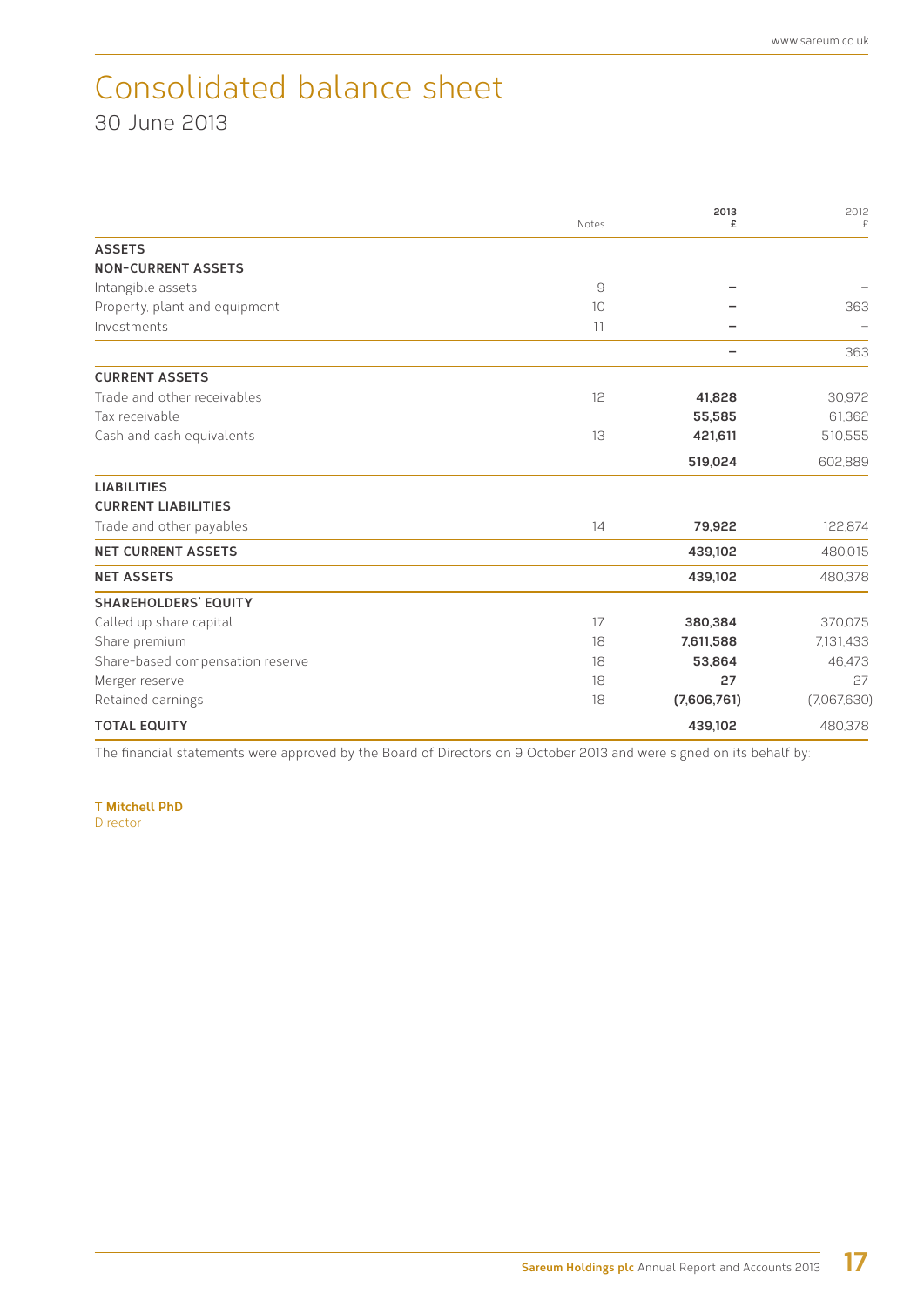### Company balance sheet 30 June 2013

|                                  | Notes | 2013<br>£   | 2012<br>£   |
|----------------------------------|-------|-------------|-------------|
| <b>ASSETS</b>                    |       |             |             |
| <b>NON-CURRENT ASSETS</b>        |       |             |             |
| Investments                      | 11    | 30,000      | 30,000      |
| Trade and other receivables      | 12    |             |             |
|                                  |       | 30,000      | 30,000      |
| <b>LIABILITIES</b>               |       |             |             |
| <b>NET CURRENT LIABILITIES</b>   |       |             |             |
| <b>NET ASSETS</b>                |       | 30,000      | 30,000      |
| <b>SHAREHOLDERS' EQUITY</b>      |       |             |             |
| Called up share capital          | 17    | 380,384     | 370,075     |
| Share premium                    | 18    | 7,611,588   | 7,131,433   |
| Share-based compensation reserve | 18    | 53,864      | 46,473      |
| Retained earnings                | 18    | (8,015,836) | (7,517,981) |
| <b>TOTAL EQUITY</b>              |       | 30,000      | 30,000      |

The financial statements were approved by the Board of Directors on 9 October 2013 and were signed on its behalf by:

**T Mitchell PhD** Director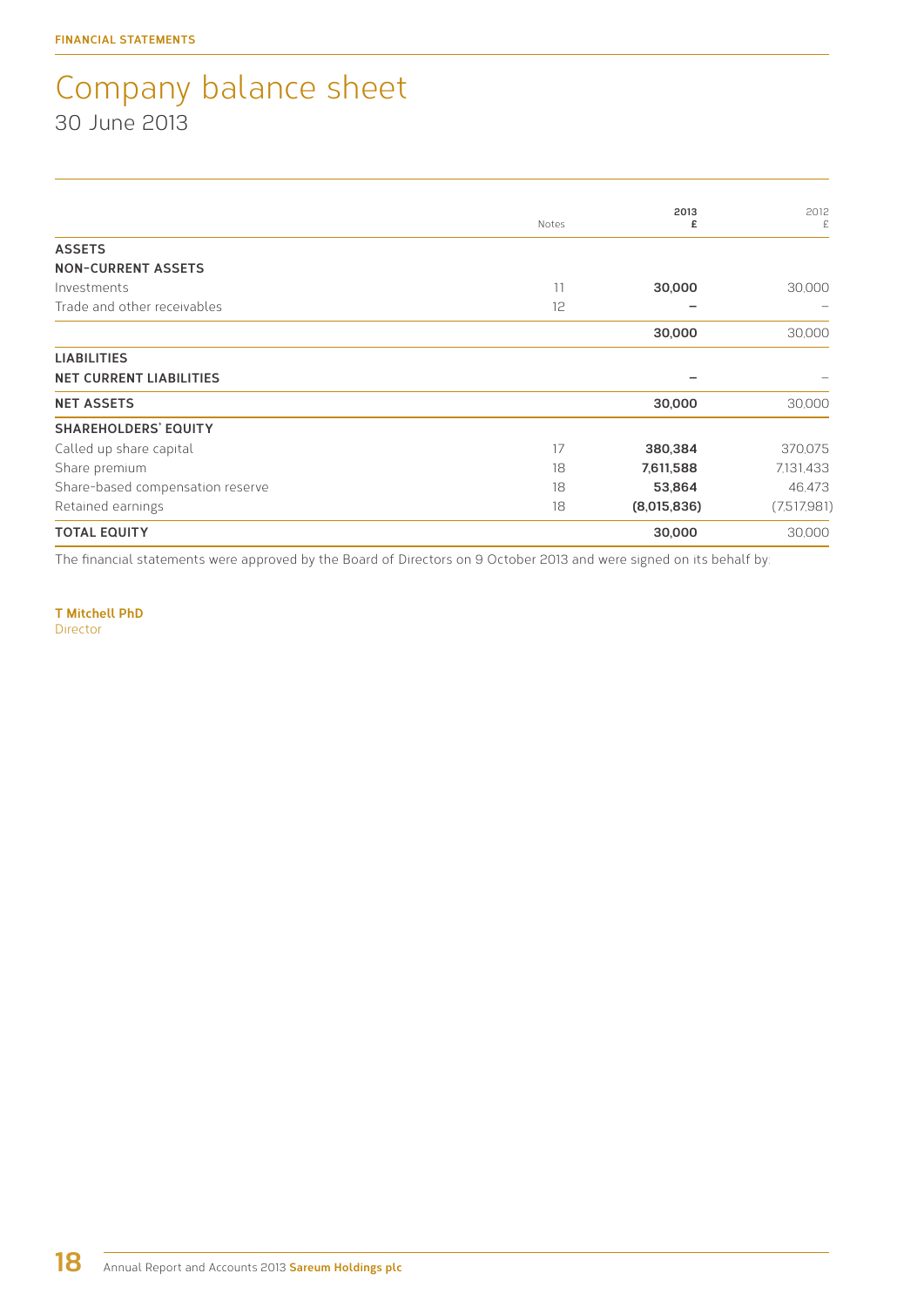# Consolidated statement of changes in equity

|                            | Called up<br>share<br>capital | Retained<br>earnings | Share<br>premium |
|----------------------------|-------------------------------|----------------------|------------------|
|                            | £                             | £                    | £                |
| Balance at 1 July 2011     | 362,649                       | (6,417,067)          | 6,901,816        |
| Changes in equity          |                               |                      |                  |
| Issue of share capital     | 7.426                         |                      | 229,617          |
| Total comprehensive income |                               | (650, 563)           |                  |
| Share-based compensation   |                               |                      |                  |
| Balance at 30 June 2012    | 370,075                       | (7,067,630)          | 7,131,433        |
| Changes in equity          |                               |                      |                  |
| Issue of share capital     | 10,309                        |                      | 480.155          |
| Total comprehensive income |                               | (539, 131)           |                  |
| Share-based compensation   |                               |                      |                  |
| Balance at 30 June 2013    | 380,384                       | (7,606,761)          | 7,611,588        |
|                            |                               |                      |                  |
|                            | Share-based                   |                      | Total            |
|                            | compensation<br>reserve       | Merger<br>reserve    | equity           |
|                            | £                             | £                    | £                |
| Balance at 1 July 2011     | 28,338                        | 27                   | 875.763          |
| Changes in equity          |                               |                      |                  |
| Issue of share capital     |                               |                      | 237,043          |
| Total comprehensive income |                               |                      | (650, 563)       |
| Share-based compensation   | 18.135                        |                      | 18.135           |
| Balance at 30 June 2012    | 46,473                        | 27                   | 480,378          |
| Changes in equity          |                               |                      |                  |
| Issue of share capital     |                               |                      | 490,464          |
| Total comprehensive income |                               |                      | (539, 131)       |
| Share-based compensation   | 7.391                         |                      | 7.391            |
| Balance at 30 June 2013    | 53,864                        | 27                   | 439,102          |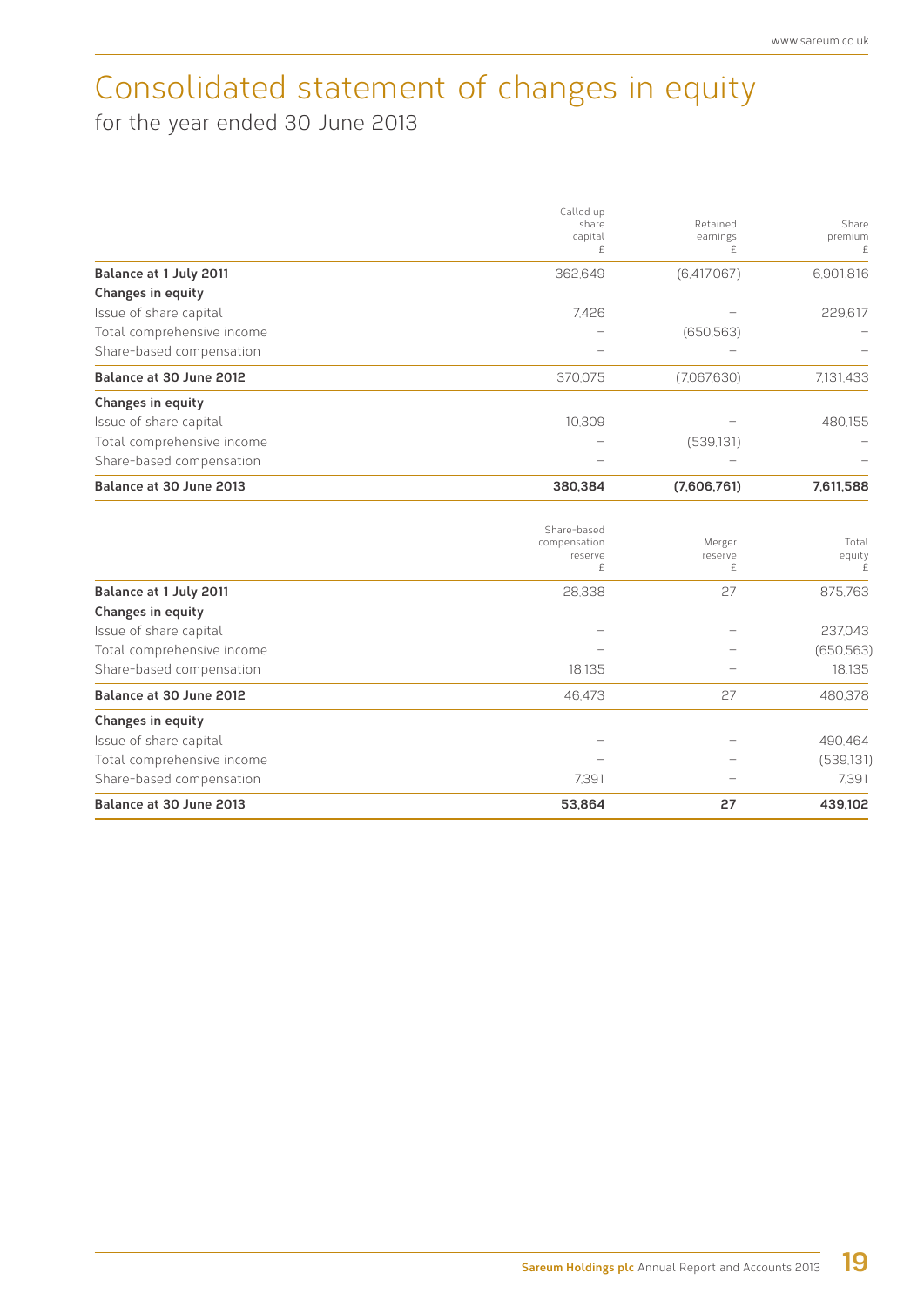# Company statement of changes in equity

|                                   | Called up<br>share<br>capital<br>£ | Retained<br>earnings<br>£ | Share<br>premium<br>£ | Share-based<br>compensation<br>reserve<br>£ | Total<br>equity<br>£ |
|-----------------------------------|------------------------------------|---------------------------|-----------------------|---------------------------------------------|----------------------|
| Balance at 1 July 2011            | 362,649                            | (7,262,803)               | 6,901,816             | 28,338                                      | 30,000               |
| Changes in equity                 |                                    |                           |                       |                                             |                      |
| Issue of share capital            | 7,426                              |                           | 229,617               |                                             | 237,043              |
| Total comprehensive<br>income     |                                    | (255, 178)                |                       |                                             | (255, 178)           |
| Share-based<br>compensation       |                                    |                           |                       | 18,135                                      | 18,135               |
| <b>Balance at</b><br>30 June 2012 | 370,075                            | (7,517,981)               | 7,131,433             | 46,473                                      | 30,000               |
| Changes in equity                 |                                    |                           |                       |                                             |                      |
| Issue of share capital            | 10,309                             |                           | 480.155               |                                             | 490,464              |
| Total comprehensive<br>income     |                                    | (497.855)                 |                       |                                             | (497, 855)           |
| Share-based<br>compensation       |                                    |                           |                       | 7,391                                       | 7,391                |
| <b>Balance at</b><br>30 June 2013 | 380,384                            | (8,015,836)               | 7,611,588             | 53,864                                      | 30,000               |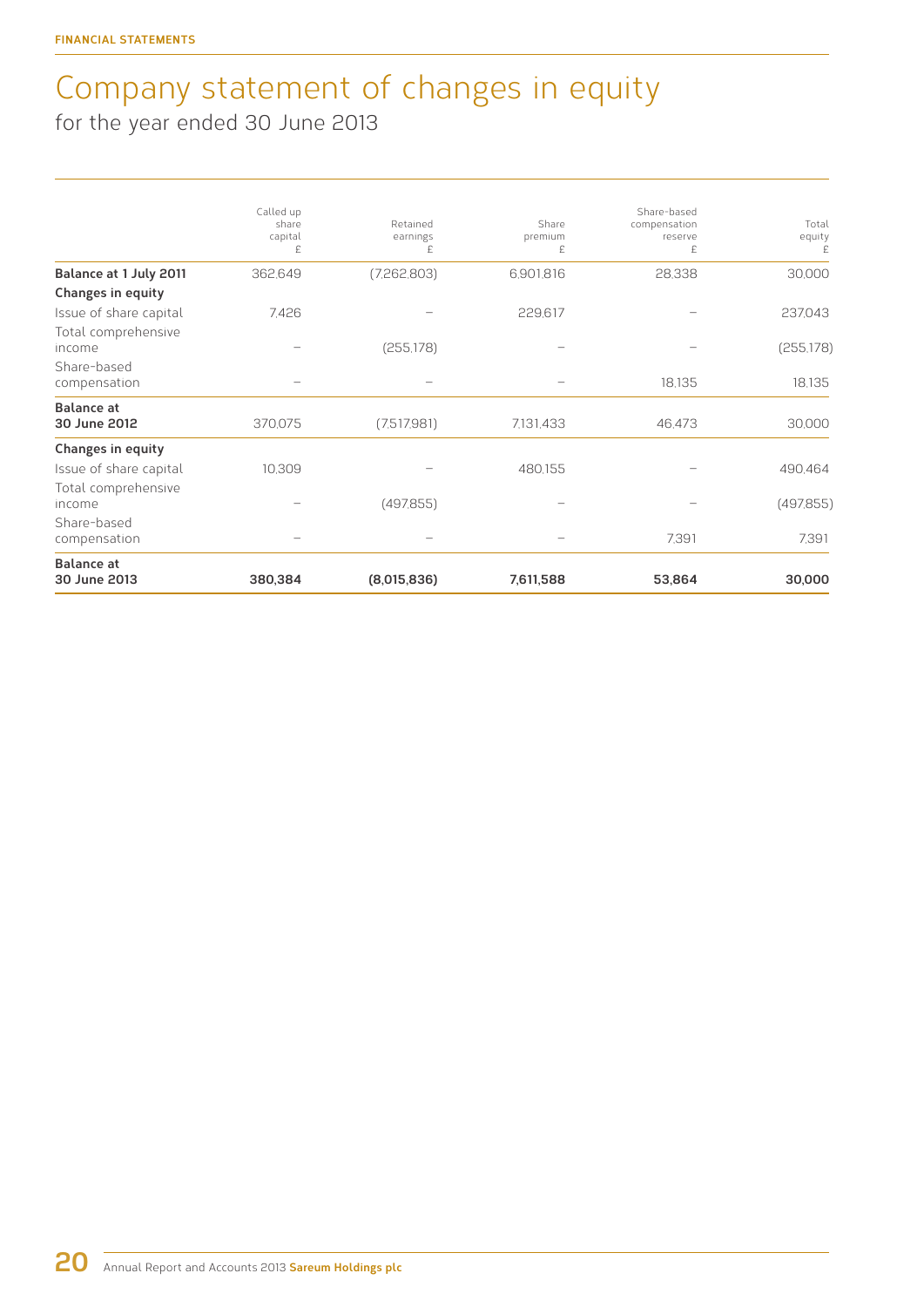## Consolidated cash flow statement

|                                                |       | 2013       | 2012       |
|------------------------------------------------|-------|------------|------------|
|                                                | Notes | £          | £          |
| Cash flows from operating activities           |       |            |            |
| Cash used in operations                        | 24    | (652, 188) | (672, 142) |
| Tax received                                   |       | 69,448     | 70,004     |
| Net cash used in operating activities          |       | (582,740)  | (602, 138) |
| Cash flows from investing activities           |       |            |            |
| Interest received                              |       | 3,332      | 4,821      |
| Net cash from investing activities             |       | 3,332      | 4,821      |
| Cash flows from financing activities           |       |            |            |
| Share issue                                    |       | 10,309     | 7.426      |
| Share premium on share issue                   |       | 480,155    | 229,617    |
| Net cash from financing activities             |       | 490,464    | 237,043    |
| Decrease in cash and cash equivalents          |       | (88, 944)  | (360, 274) |
| Cash and cash equivalents at beginning of year | 25    | 510,555    | 870,829    |
| Cash and cash equivalents at end of year       | 25    | 421,611    | 510,555    |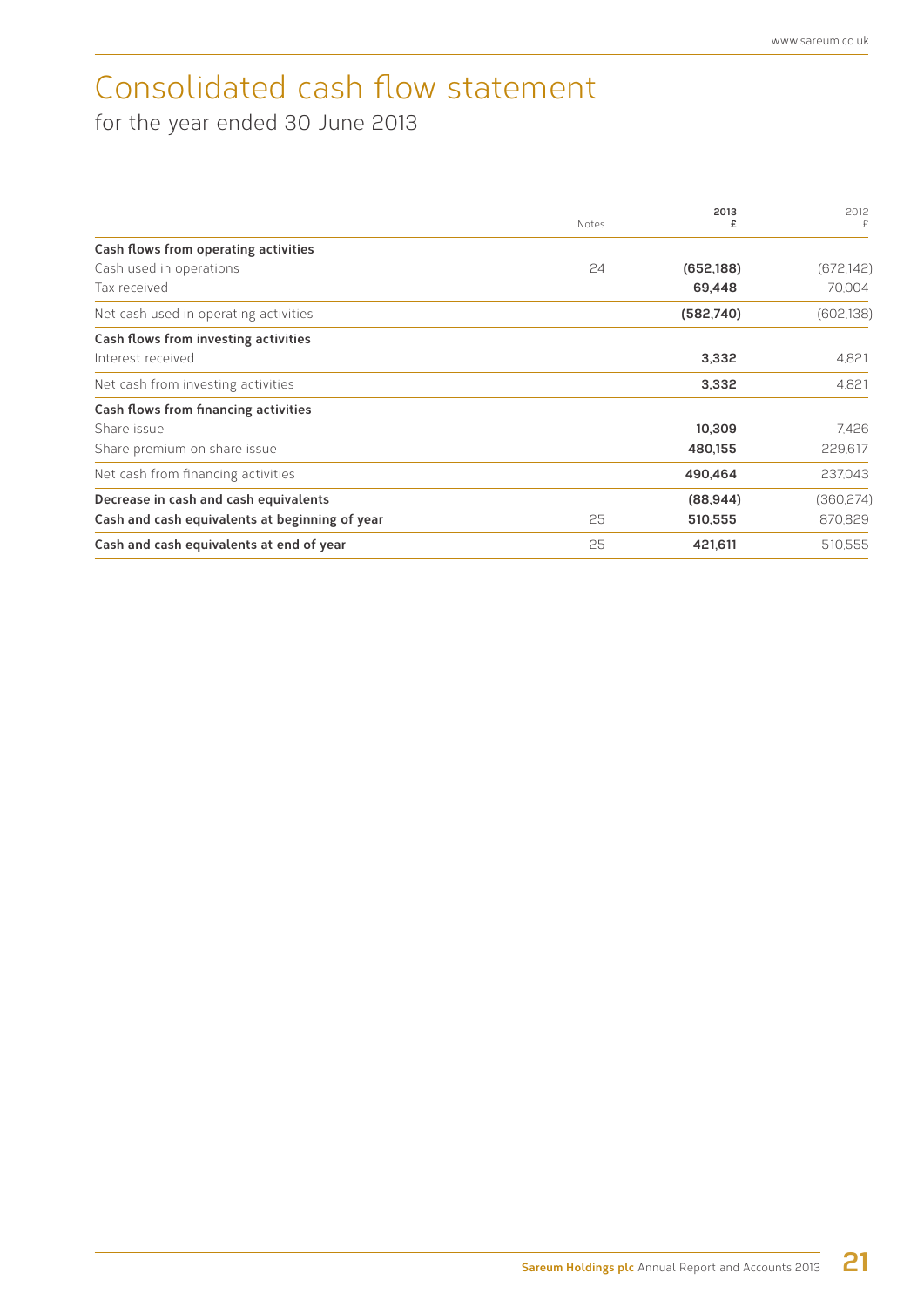# Company cash flow statement

|                                                |       | 2013       | 2012      |
|------------------------------------------------|-------|------------|-----------|
|                                                | Notes | £          | £         |
| Cash flows from operating activities           |       |            |           |
| Cash used in operations                        | 24    | (490, 464) | (237,043) |
| Net cash used in operating activities          |       | (490, 464) | (237,043) |
| Cash flows from financing activities           |       |            |           |
| Share issue                                    |       | 10.309     | 7.426     |
| Share premium on share issue                   |       | 480,155    | 229.617   |
| Net cash from financing activities             |       | 490,464    | 237.043   |
| Increase in cash and cash equivalents          |       |            |           |
| Cash and cash equivalents at beginning of year | 25    |            |           |
| Cash and cash equivalents at end of year       | 25    |            |           |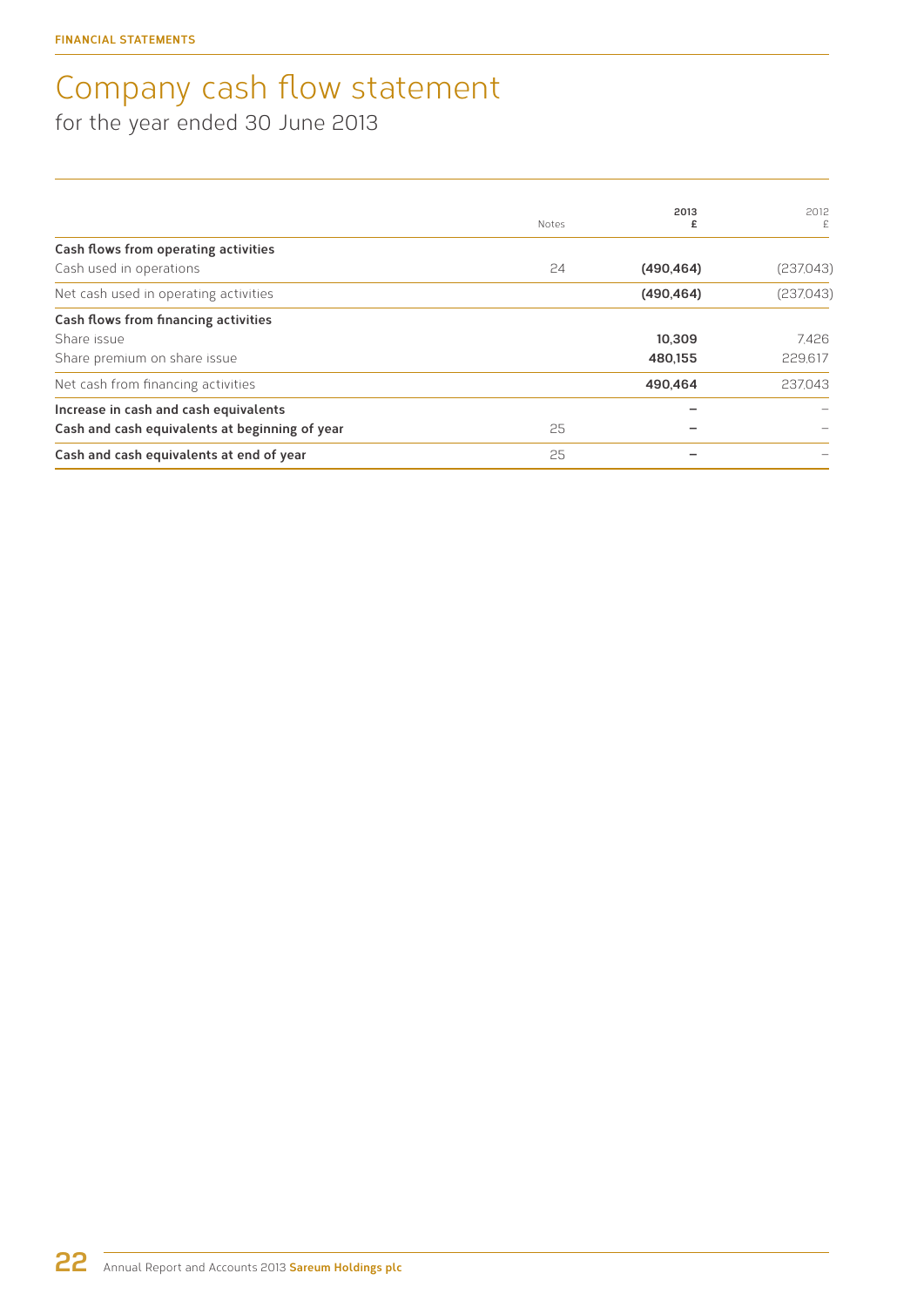# Notes to the consolidated financial statements

for the year ended 30 June 2013

### **1. Adoption of new and revised international financial reporting standards**

In the current year, the Group has adopted all of the revised Standards and Interpretations issued by the International Accounting Standards Board (IASB) and the International Financial Reporting Interpretations Committee (IFRIC) of the IASB that are relevant to its operations.

The Group has adopted the following new and amended IFRS and IFRIC interpretation during the year. Adoption of this revised standard and interpretation did not have any effect on the financial performance or financial position of the Group in the current or prior periods.

**»** Amendments to IAS 1 'Presentation of Financial Statements' – presentation of items of other comprehensive income

At the date of authorisation of these financial statements, the following standards and interpretations relevant to the Group that have not been applied in these financial statements were in issue but not yet effective or endorsed (unless otherwise stated):

- **»** IAS 19\* Amendment to 'Employee Benefits' (applies to periods beginning from 1 January 2013)
- **»** IFRS 10\*\* 'Consolidated Financial Statements' (applies to periods beginning from 1 January 2013)
- **»** IFRS 12\*\* 'Disclosure of Interests in Other Entities' (applies to periods beginning from 1 January 2013)
- **»** IFRS 13\* 'Fair Value Measurement' (applies to periods beginning from 1 January 2013)
- **»** IFRS 7\* Amendment to 'Financial Instruments: Disclosures' (applies to periods beginning from 1 January 2013)
- \* Endorsed by the European Union.
- \*\* Endorsed by the European Union for periods starting on or after 1 January 2014.

The Directors anticipate that the adoption of these standards and interpretations in future years will have no material impact on the financial statements of the Group.

No Standards or Interpretations adopted in the year had any material impact on the financial statements of the Group.

### **2. Accounting policies**

### Basis of preparation

The consolidated financial statements of Sareum Holdings plc and its subsidiaries (the Group) have been prepared in accordance with International Financial Reporting Standards (IFRS), as adopted for use in the European Union, with IFRIC interpretations and with those parts of the Companies Act 2006 applicable to companies reporting under IFRS. The financial statements have been prepared under the historical cost convention.

IFRS comprise standards and interpretations approved by the IASB. IFRS as adopted by the European Union differ in certain respects from IFRS as issued by the IASB. However, consolidated financial statements for the financial years presented would be no different had IFRS as issued by the IASB been applied. References to IFRS hereafter should be construed as references to IFRS as adopted by the European Union.

### Going concern

Sareum Holdings plc is a research and development based business with, at present, no currently marketed products. The Directors consider that the cash held by the Group, together with financing from the Standby Equity Distribution Agreement, described in more detail in the Report of the Directors, will be sufficient to support the Group's activities for the foreseeable future and therefore the financial statements have been prepared on a going concern basis.

### Basis of consolidation

The consolidated financial statements incorporate the financial statements of the Company and entities controlled by the Company (its subsidiaries) made up to 30 June each year. Control is achieved where the Company has the power to govern the financial and operating policies of another entity or business, so as to obtain benefits from its activities. The consolidated financial statements present the results of the Company and its subsidiaries (the Group) as if they formed a single entity. Inter‑company transactions and balances between group companies are eliminated on consolidation.

### Amortisation of intangibles

Amortisation is calculated so as to write off the cost of an asset over the useful economic life of that asset as follows:

Intellectual property – straight line over five years

### Property, plant and equipment

Depreciation is provided at the following annual rates in order to write off each asset over its estimated useful life.

Fixtures and computers – straight line over three or four years

### Financial instruments

Financial instruments are classified and accounted for, according to the substance of the contractual arrangement, as either financial assets, financial liabilities or equity instruments. An equity instrument is any contract that evidences a residual interest in the assets of the Company after deducting all of its liabilities.

### Cash and cash equivalents

Cash and cash equivalents comprise cash in hand and demand deposits and other short term highly liquid investments that are readily convertible to a known amount of cash and are subject to insignificant risk of change in value.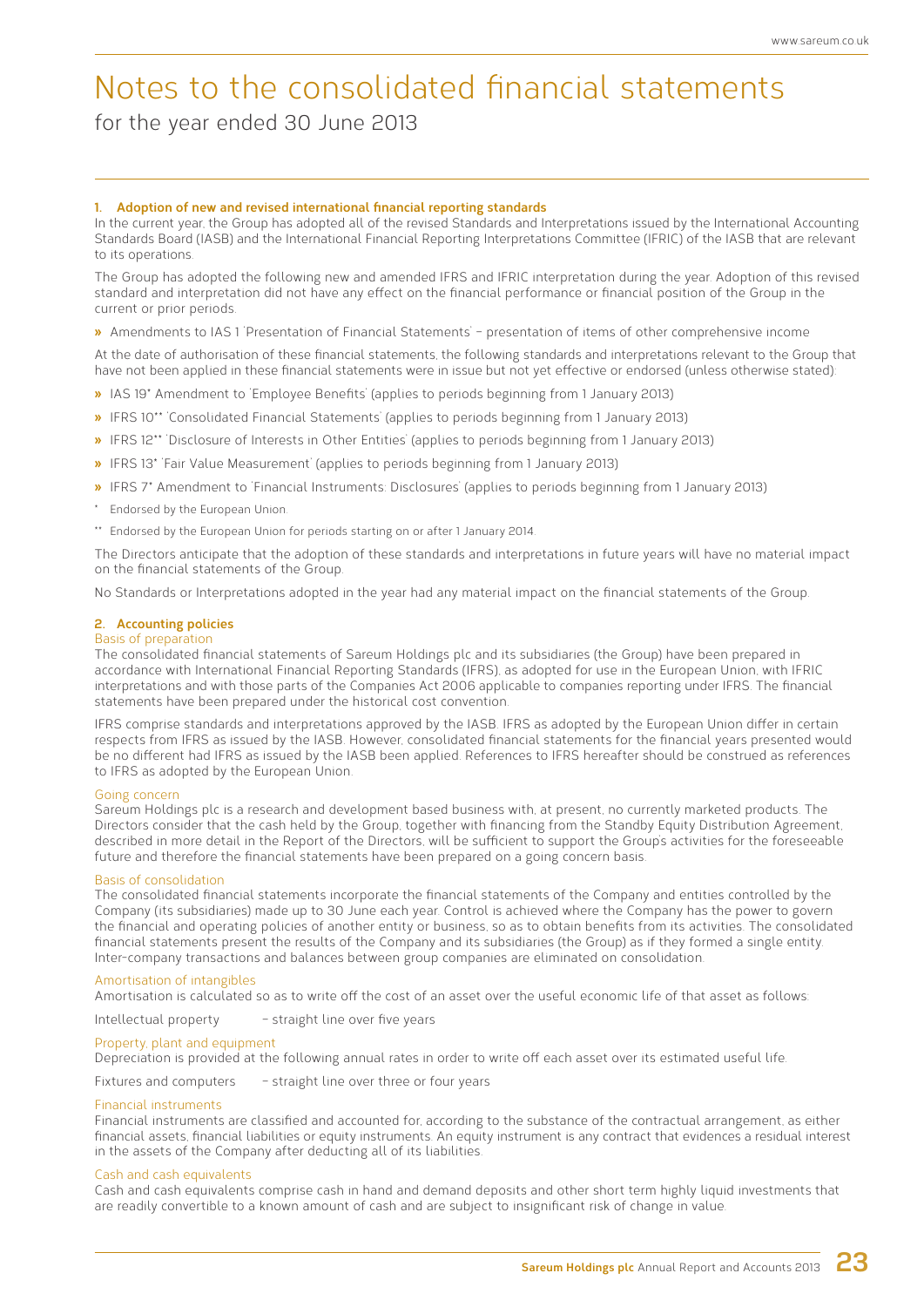# Notes to the consolidated financial statements

(continued)

### **2. Accounting policies (continued)**

### Taxation

Current taxes are based on the results shown in the financial statements and are calculated according to local tax rules, using tax rates enacted or substantially enacted by the balance sheet date.

Deferred tax is recognised in respect of all timing differences that have originated but not reversed at the balance sheet date where transactions or events have occurred at that date that will result in an obligation to pay more, or a right to pay less or to receive more tax, with the following exception:

Deferred tax assets are recognised only to the extent that the Directors consider that it is more likely than not that there will be suitable taxable profits from which the future reversal of the underlying timing differences can be deducted.

Deferred tax is measured on an undiscounted basis at the tax rates that are expected to apply in the periods in which timing differences reverse, based on the tax rates and laws enacted or substantively enacted at the balance sheet date.

### Research and development

Expenditure on research and development is written off in the year in which it is incurred.

### Operating lease agreements

Rentals applicable to operating leases where substantially all the benefits and risks of ownership remain with the lessor are charged against profits on a straight-line basis over the period of the lease.

### Pension contributions

The Group does not operate a pension scheme for the benefit of its employees but instead makes contributions to their personal pension policies. The contributions due for the period are charged to the profit and loss account.

### Employee share scheme

The Group has in place a share option scheme for employees, which allows them to acquire shares in the Company. Equity‑settled share‑based payments are measured at fair value at the date of grant. The fair value of options granted is recognised as an expense spread over the estimated vesting period of the options granted. Fair value is measured using the Black‑Scholes model, taking into account the terms and conditions upon which the options were granted.

### **3. Employees and directors**

|                       | 2013    | 2012    |
|-----------------------|---------|---------|
|                       |         | £       |
| Wages and salaries    | 194,000 | 184,500 |
| Social security costs | 19,397  | 18,546  |
| Other pension costs   | 14.215  | 13,420  |
|                       | 227,612 | 216,466 |

The average monthly number of employees during the year was as follows:

|                                                            | 2013    | 2012    |
|------------------------------------------------------------|---------|---------|
| Office and management                                      |         |         |
| Research                                                   |         |         |
|                                                            | 2       | 2       |
|                                                            | 2013    | 2012    |
|                                                            | £       | £       |
| Directors' remuneration                                    | 192,385 | 184,092 |
| Directors' pension contributions to money purchase schemes | 14,215  | 13,420  |

The number of directors to whom retirement benefits were accruing was as follows:

| chemes<br>Money purchase sc |  |
|-----------------------------|--|
|                             |  |

The Directors comprise the key management personnel of the Group. Further information regarding directors' remuneration is provided in the Remuneration Committee report.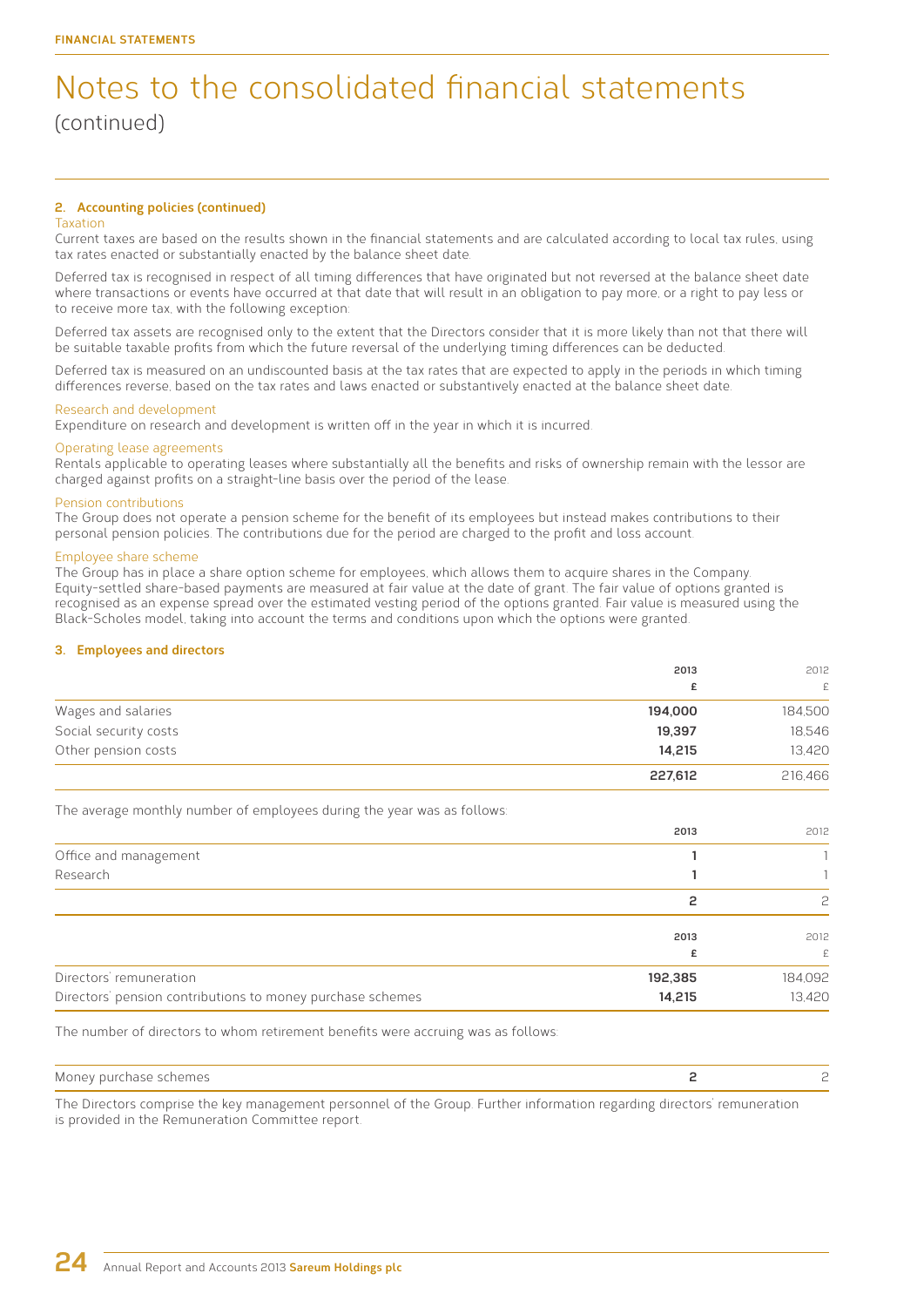### **4. Net finance income**

|                          | 2013  | 2012  |
|--------------------------|-------|-------|
|                          |       |       |
| Finance income:          |       |       |
| Deposit account interest | 3,332 | 1.821 |
|                          |       |       |

### **5. Loss before income tax**

The loss before income tax is stated after charging:

|                                             | 2013    | 2012    |
|---------------------------------------------|---------|---------|
|                                             |         | £       |
| Other operating leases                      | 10,688  | 10,686  |
| Depreciation - owned assets                 | 363     | 488     |
| Intellectual property amortisation          |         | 393     |
| Research and development                    | 266,899 | 330.974 |
| Auditor's remuneration - see analysis below | 11.975  | 11.750  |

The analysis of auditor's remuneration is as follows:

|                                                                            | 2013<br>£ | 2012   |
|----------------------------------------------------------------------------|-----------|--------|
|                                                                            |           | £      |
| Fees payable to the Company's auditor for the audit of the annual accounts |           |        |
| Audit of the Company                                                       | 4,100     | 4,000  |
| Audit of subsidiaries                                                      | 6,600     | 6,500  |
| Total audit fees                                                           | 10,700    | 10.500 |
| Fees payable to the Company's auditor for other services                   |           |        |
| Taxation services                                                          | 1.275     | 1.250  |
| Total fees payable to the Company's auditor                                | 11,975    | 11.750 |

### **6. Income tax**

|                                                                                          | 2013      | 2012          |
|------------------------------------------------------------------------------------------|-----------|---------------|
|                                                                                          |           | $\mathcal{F}$ |
| Current tax:                                                                             |           |               |
| UK corporation tax credit on losses of the period                                        | (55, 585) | (61,362)      |
| Adjustments recognised in the current year in relation to the current tax of prior years | (8,086)   | (9.914)       |
| Tax credit to the Income Statement                                                       | (63, 671) | (71, 276)     |

The credit for the year can be reconciled to the accounting loss as follows:

|                                                                           | 2013<br>£  | 2012       |
|---------------------------------------------------------------------------|------------|------------|
|                                                                           |            | £          |
| Loss before tax                                                           | (602, 802) | (721, 839) |
| At standard rate of 20% (2012: 20%)                                       | (120, 560) | (144, 368) |
| Effects of:                                                               |            |            |
| Expenses not allowable for tax purposes                                   |            | 11.627     |
| Capital allowances in excess of depreciation                              | (546)      | (657)      |
| Unutilised tax losses                                                     | 76.189     | 91.041     |
| Losses surrendered for research and development tax credits (less uplift) | 44,917     | 42.357     |
| Research and development tax credits claimed                              | (55, 585)  | (61, 362)  |
| Prior year adjustments                                                    | (8,086)    | (9,914)    |
| Actual current tax credit in the year                                     | (63, 671)  | (71, 276)  |

The tax rate used above for the 2013 and 2012 reconciliations of 20% and 20% respectively are the small company corporation tax rates applicable in the United Kingdom, on taxable profits under tax law in that jurisdiction.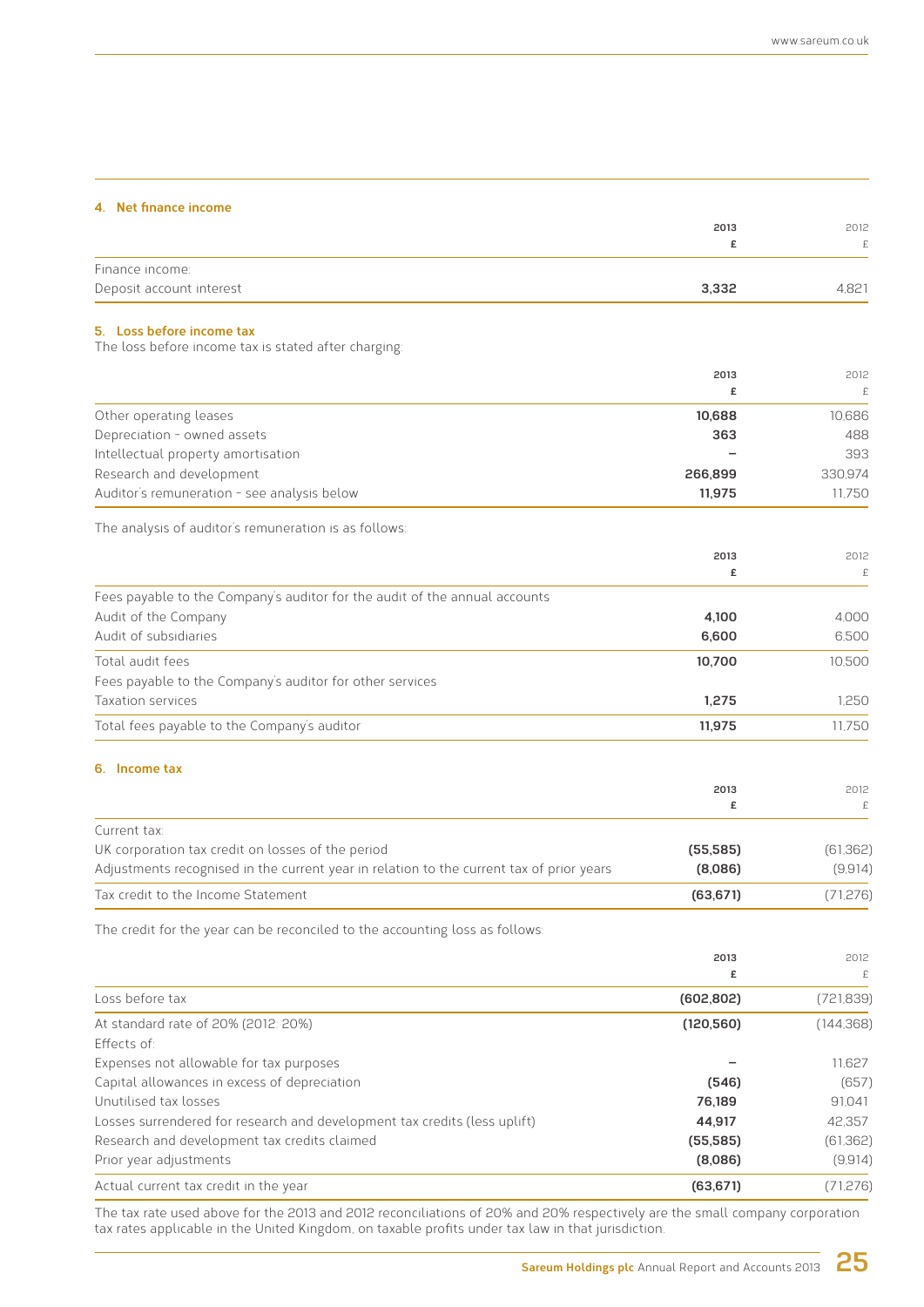# Notes to the consolidated financial statements

(continued)

### **7. Loss of parent company**

As permitted by Section 408 of the Companies Act 2006, the income statement of the parent company is not presented as part of these financial statements. The parent company's loss for the financial year was £497,855 (2012: £255,178 loss).

The loss represents costs of £102,966 (2012: £134,019) associated with the Company's obligations to maintain its AIM listing, the share‑based compensation adjustment of £7,391 (2012: £18,135) and a provision of £387,498 (2012: £103,024) for impairment of amounts owed by group undertakings.

### **8. Earnings per share**

The calculation of loss per share is based on the following data:

|                                                                                                            | 2013          | 2012          |
|------------------------------------------------------------------------------------------------------------|---------------|---------------|
| Loss on ordinary activities after tax                                                                      | £(539,131)    | £(650,563)    |
| Weighted average number of shares for basic loss per share                                                 | 1,494,114,039 | 1,452,212,949 |
| Basic and diluted loss per share                                                                           | $(0.04)$ p    | (0.04)p       |
| As the Group has generated a loss for the period, there is no dilutive effect in respect of share options. |               |               |
| 9. Intangible assets                                                                                       |               |               |
|                                                                                                            |               | Intellectual  |

| Group                                                  | property<br>£ |
|--------------------------------------------------------|---------------|
| COST                                                   |               |
| At 1 July 2012 and 30 June 2013                        | 2,953         |
| <b>AMORTISATION</b><br>At 1 July 2012 and 30 June 2013 | 2,953         |
| <b>NET BOOK VALUE</b>                                  |               |
| At 30 June 2013                                        |               |
| At 30 June 2012                                        |               |

### **10. Property, plant and equipment**

|                                 | Fixtures and |
|---------------------------------|--------------|
|                                 | computers    |
| Group                           | £            |
| COST                            |              |
| At 1 July 2012 and 30 June 2013 | 6,083        |
| <b>DEPRECIATION</b>             |              |
| At 1 July 2012                  | 5,720        |
| Charge for year                 | 363          |
| At 30 June 2013                 | 6,083        |
| <b>NET BOOK VALUE</b>           |              |
| At 30 June 2013                 |              |
| At 30 June 2012                 | 363          |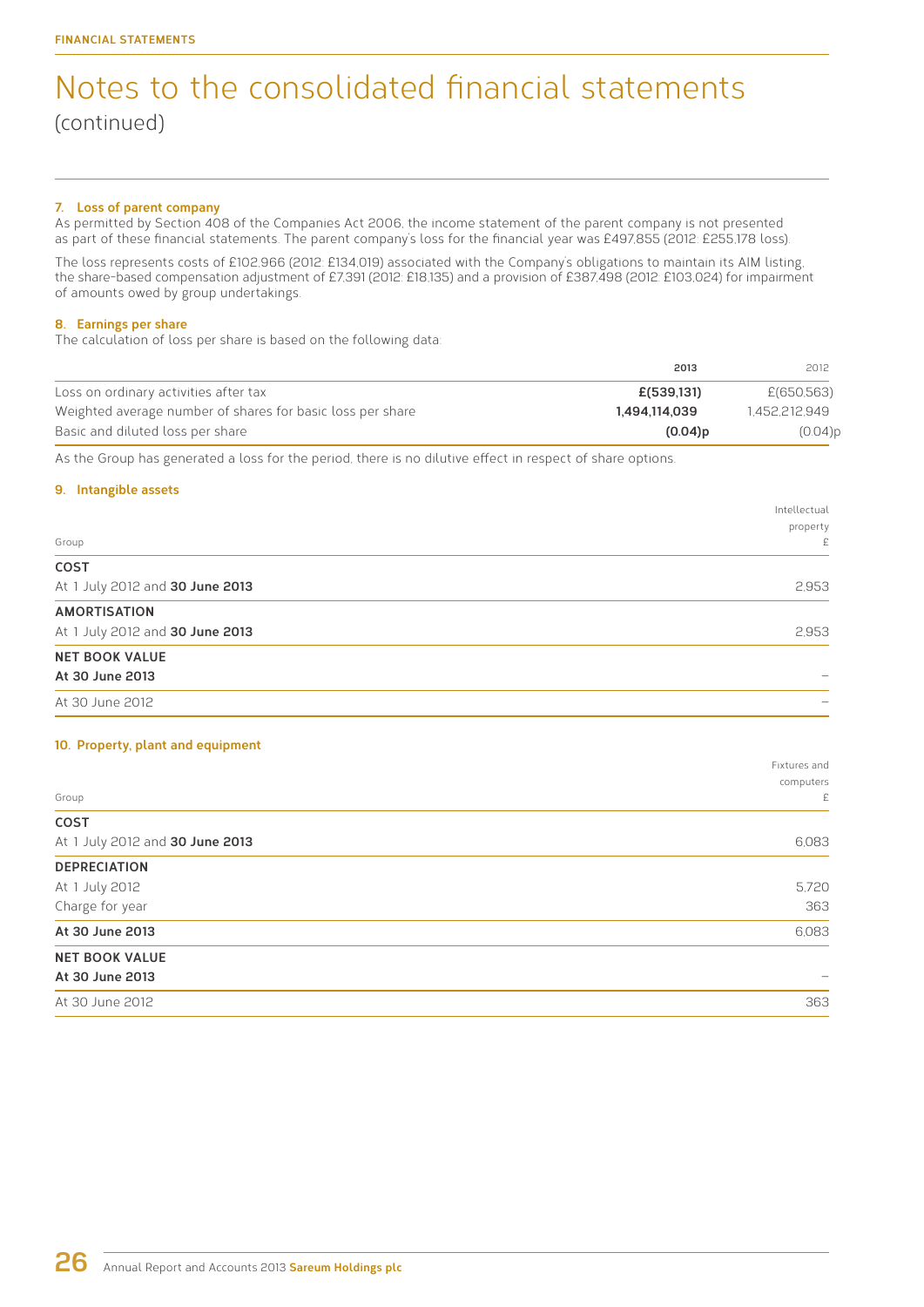### **11. Investments**

|                                 | Shares in group |
|---------------------------------|-----------------|
|                                 | undertakings    |
| Company                         | £               |
| COST                            |                 |
| At 1 July 2012 and 30 June 2013 | 30,000          |
| <b>NET BOOK VALUE</b>           |                 |
| At 30 June 2013                 | 30,000          |
| At 30 June 2012                 | 30,000          |

On 5 July 2004, the Company acquired 100% of the issued share capital of Sareum Limited, a company incorporated in England and Wales and operating in the United Kingdom. In consideration, the shareholders in Sareum Limited received ordinary shares in Sareum Holdings plc and a loan to finance its operations. This event was not an acquisition in the normal way but purely a mechanism for floating Sareum Limited on AIM. Sareum Limited is included within the consolidated financial statements of Sareum Holdings plc.

#### **12. Trade and other receivables**

|                                    | Group       |             |
|------------------------------------|-------------|-------------|
|                                    | 2013        | 2012        |
|                                    | £           | £           |
| Current:                           |             |             |
| <b>VAT</b>                         | 6,273       | 5,803       |
| Prepayments and accrued income     | 35,555      | 25,169      |
|                                    | 41,828      | 30,972      |
|                                    | Company     |             |
|                                    | 2013        | 2012        |
|                                    | £           | £           |
| Non-current:                       |             |             |
| Amounts owed by group undertakings | 7,020,896   | 6,633,398   |
| Provision for impairment           | (7,020,896) | (6,633,398) |
|                                    |             |             |

The Directors have confirmed that they will not seek repayment of the inter-company balance owing from Sareum Limited within the next twelve months and therefore this balance is considered to be repayable in more than a year from the balance sheet date. The Directors have also considered the recoverability of the inter-company balance and have made provision for the full value of the debt.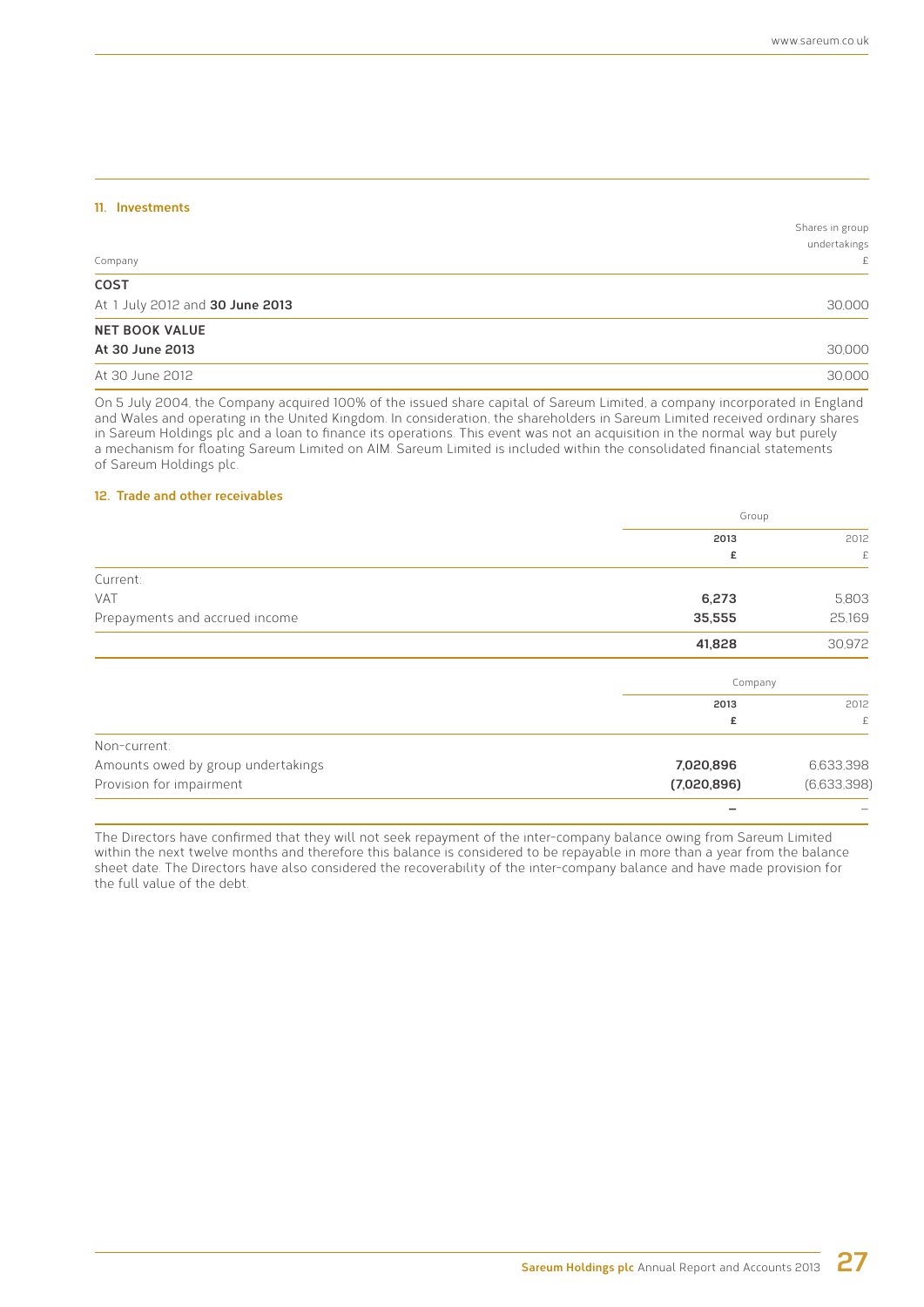# Notes to the consolidated financial statements

(continued)

### **13. Cash and cash equivalents**

|                      |         | Group   |  |
|----------------------|---------|---------|--|
|                      | 2013    | 2012    |  |
|                      |         | £       |  |
| Bank deposit account | 411,797 | 500,115 |  |
| Bank accounts        | 9,814   | 10,440  |  |
|                      | 421,611 | 510,555 |  |

### **14. Trade and other payables**

|                                 | Group  |           |  |
|---------------------------------|--------|-----------|--|
|                                 | 2013   | 2012<br>£ |  |
|                                 | £      |           |  |
| Current:                        |        |           |  |
| Trade creditors                 | 54,765 | 97,033    |  |
| Social security and other taxes | 5,937  | 5,782     |  |
| Other creditors                 | 2,891  | 2,735     |  |
| Accrued expenses                | 16,329 | 17,324    |  |
|                                 | 79,922 | 122,874   |  |

The Company has no creditors outstanding at the year end date.

Trade payables and accruals principally comprise amounts outstanding for trade purchases and ongoing costs. The average credit term agreed with suppliers is 30 days and payment is generally made within the agreed terms.

### **15. Leasing agreements**

Group

|                            |        | Non-cancellable operating leases |  |
|----------------------------|--------|----------------------------------|--|
|                            | 2013   | 2012                             |  |
|                            |        | £                                |  |
| Within one year            | 10,600 | 10,600                           |  |
| Between one and five years | 5,300  | 15,900                           |  |
|                            | 15,900 | 26,500                           |  |

The outstanding commitments represent rental payments due under the lease for the Group's office premises which expires in December 2014. The lease does not include any onerous restriction of the Group's activities.

### Company

The Company had no lease commitments at 30 June 2013.

### **16. Financial instruments**

The Group's principal financial instruments are trade and other receivables, trade and other payables and cash. The main purpose of these financial instruments is to finance the Group's ongoing operational requirements. The Group does not trade in derivative financial instruments.

The major financial risks faced by the Group, which remained unchanged throughout the year, are interest rate risk, foreign exchange risk and liquidity risk.

Policies for the management of these risks are shown below and have been consistently applied.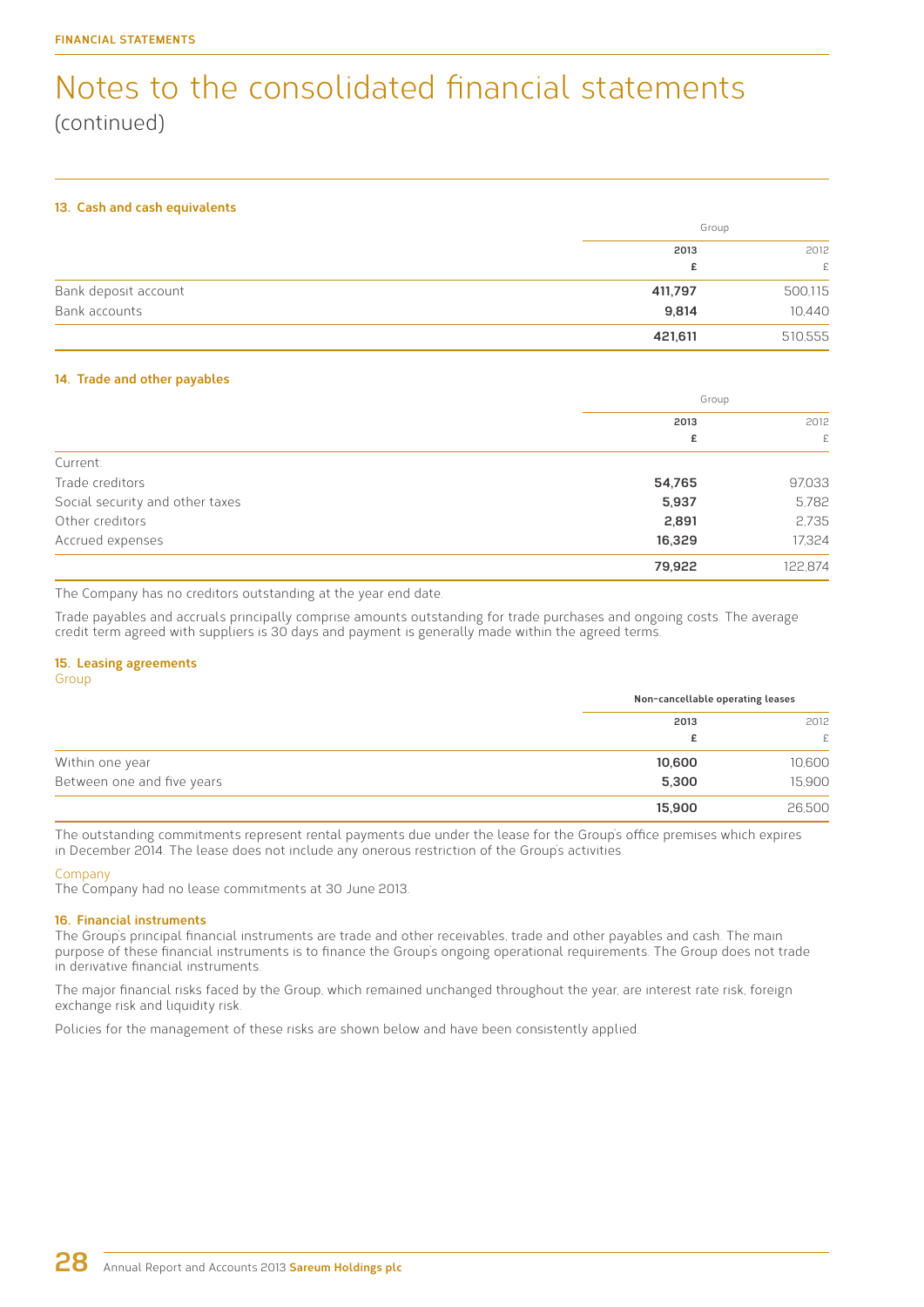### **16. Financial instruments (continued)**

#### Market risks *INTEREST RATE RISK*

The Group is exposed to interest rate risk as cash balances in excess of immediate needs are placed on short term deposit. The Group seeks to optimise the interest rates received by continuously monitoring those available.

### *FOREIGN EXCHANGE RISK*

The Group's activities expose it to fluctuations in the exchange rate for the Euro and the US dollar.

Funds are maintained in Sterling and foreign currency is acquired on the basis of committed expenditure.

The Group's results are not considered to be materially sensitive to the above risks and therefore no sensitivity analysis has been provided.

### Non‑market risks

### *LIQUIDITY RISK*

The Board has responsibility for reducing exposure to liquidity risk and ensures that adequate funds are available to meet anticipated requirements from existing operations by a process of continual monitoring.

### **17. Called up share capital**

Allotted, issued and fully paid:

| Number                | Class           | Nominal<br>value | 2013    | 2012<br>c |
|-----------------------|-----------------|------------------|---------|-----------|
| 1,521,538,263         |                 |                  |         |           |
| (2012: 1,480,303,593) | Ordinary shares | 0.025p           | 380,384 | 370,075   |

The ordinary shares carry equal rights in respect of voting at a general meeting of shareholder, payment of dividends and return of assets in the event of a winding up.

In December 2012 11,872,254 ordinary shares of 0.025 pence were issued at 1.685 pence per share, and in April 2013 a further 29,362,416 ordinary shares of 0.025 pence were issued at 1.192 pence per share.

Details of share options granted can be found in note 23 to the financial statements, Share-Based Payment Transactions.

| 18. Reserves                     |                                                                                                        |
|----------------------------------|--------------------------------------------------------------------------------------------------------|
| Reserve                          | Description and purpose.                                                                               |
| Share capital                    | Amount of the contributions made by shareholders in return for the issue of shares.                    |
| Share premium                    | Amount subscribed for share capital in excess of nominal value.                                        |
| Merger reserve                   | Premium on shares issue in consideration of the acquisition of subsidiaries.                           |
| Retained earnings                | Cumulative net gains and losses recognised in the consolidated and the Company<br>Balance Sheet        |
| Share-based compensation reserve | Cumulative fair value of share option granted and recognised as an expense in the<br>Income Statement. |

Details of movements in each reserve are set out in the Consolidated Statement of Changes in Equity on page 19.

### **19. Pension commitments**

The Group makes contributions to its employees' own personal pension schemes. The contributions for the period of £14,215 (2012: £13,420) are charged to the profit and loss account. At the balance sheet date contributions of £2,886 (2012: £2,729) were owed and are included in creditors.

### **20. Contingent liabilities**

There are no contingent liabilities (2012: £nil).

### **21. Related party disclosures**

Disclosure regarding the remuneration of key management personnel is given in note 3, Employees and Directors, and in the Remuneration Committee report.

Transactions between the Company and its subsidiary, Sareum Limited, which is a related party, have been eliminated on consolidation. The ultimate holding company of the Group is Sareum Holdings plc.

During the year, Sareum Holdings plc continued to provide an interest free loan to Sareum Limited, further details of which can be found in note 12 to the financial statements.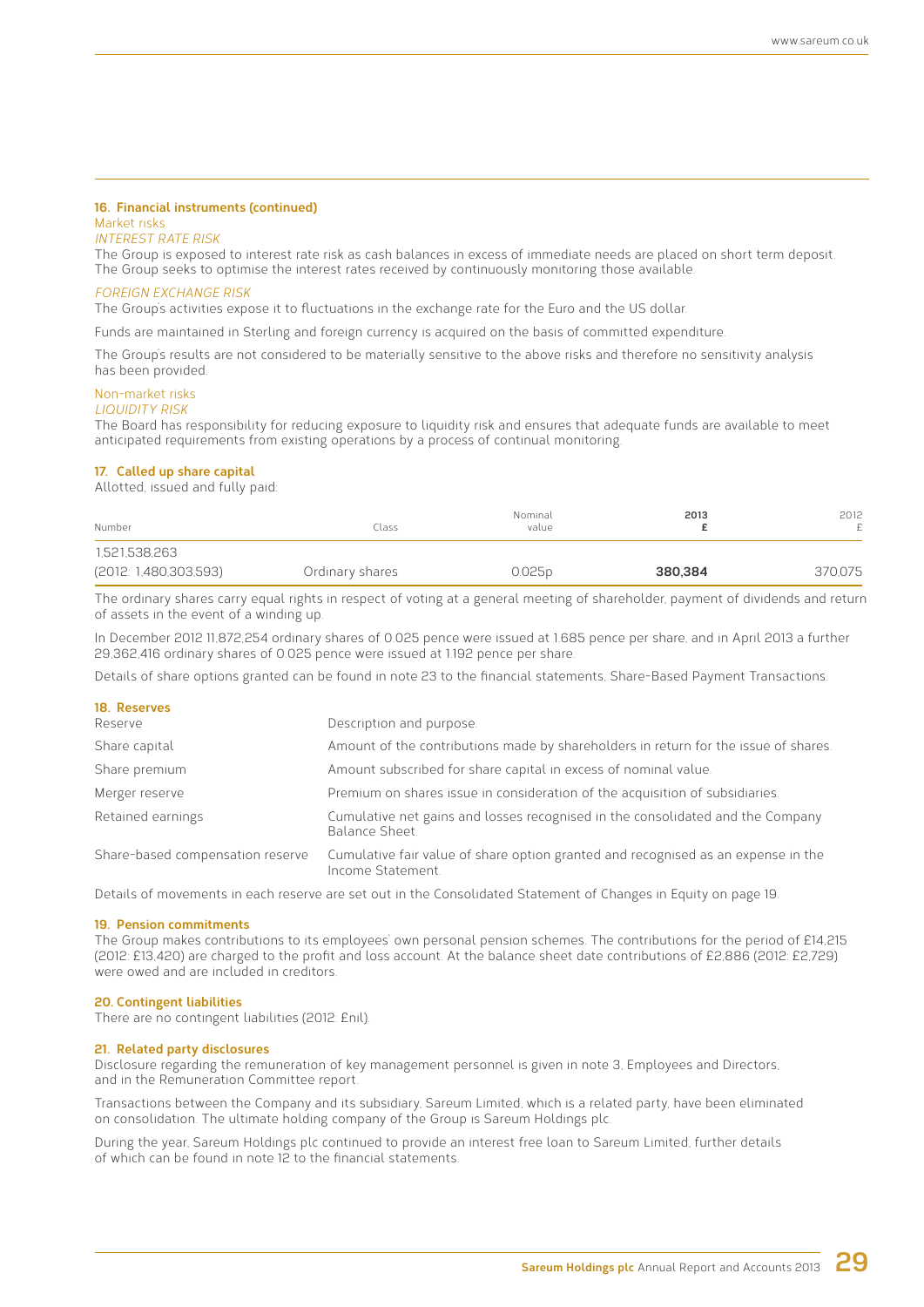### Notes to the consolidated financial statements (continued)

### **22. Reconciliation of movements in shareholders' funds**

|                                      | 2013       | 2012       |
|--------------------------------------|------------|------------|
| Group                                | £          | £          |
| Loss for the financial year          | (539, 131) | (650, 563) |
| Issue of share capital               | 490,464    | 237.043    |
| Share-based compensation reserve     | 7,391      | 18.135     |
| Net reduction of shareholders' funds | (41, 276)  | (395, 385) |
| Opening shareholders' funds          | 480,378    | 875,763    |
| Closing shareholders' funds          | 439,102    | 480,378    |
|                                      | 2013       | 2012       |
| Company                              | £          | £          |
| Loss for the financial year          | (497, 855) | (255, 178) |
| Issue of share capital               | 490,464    | 237,043    |
| Share-based compensation reserve     | 7,391      | 18,135     |
| Opening shareholders' funds          | 30,000     | 30,000     |
| Closing shareholders' funds          | 30,000     | 30.000     |

### **23. Share‑based payment transactions**

The Group operates a share option scheme under the Enterprise Management Incentive Scheme (EMI) for employees of the Group. If the options remain unexercised after a period of ten years from the date of grant, the options expire. Options are forfeited if the employee leaves the Group before the options vest.

Details of the share options outstanding during the year are as follows:

|                                      | 2013          |                | 2012       |                |
|--------------------------------------|---------------|----------------|------------|----------------|
|                                      |               | Weighted       |            | Weighted       |
|                                      | <b>Number</b> | average        | Number     | average        |
|                                      | of share      | exercise price | of share   | exercise price |
|                                      | options       | (in pence)     | options    | (in pence)     |
| Outstanding at beginning of period   | 30,241,024    | 0.415          | 25.107.692 | 0.255          |
| Granted during the period            |               |                | 5.133.332  | 1.2            |
| Forfeited during the period          |               |                |            |                |
| Exercised during the period          |               |                |            |                |
| Expired during the period            |               |                |            |                |
| Outstanding at the end of the period | 30,241,024    | 0.415          | 30.241.024 | 0.415          |
| Exercisable at the end of the period | 15,120,512    | 0.415          | 15.120.512 | 0.415          |

The options outstanding at 30 June 2013 had a weighted average remaining contractual life of seven years and three months (30 June 2012: eight years and three months). The options outstanding but not exercisable at 30 June 2013 and 30 June 2012 vest on the date upon which a significant commercial deal is signed by the Group.

Further information concerning share options granted to directors is provided in the Remuneration Committee report.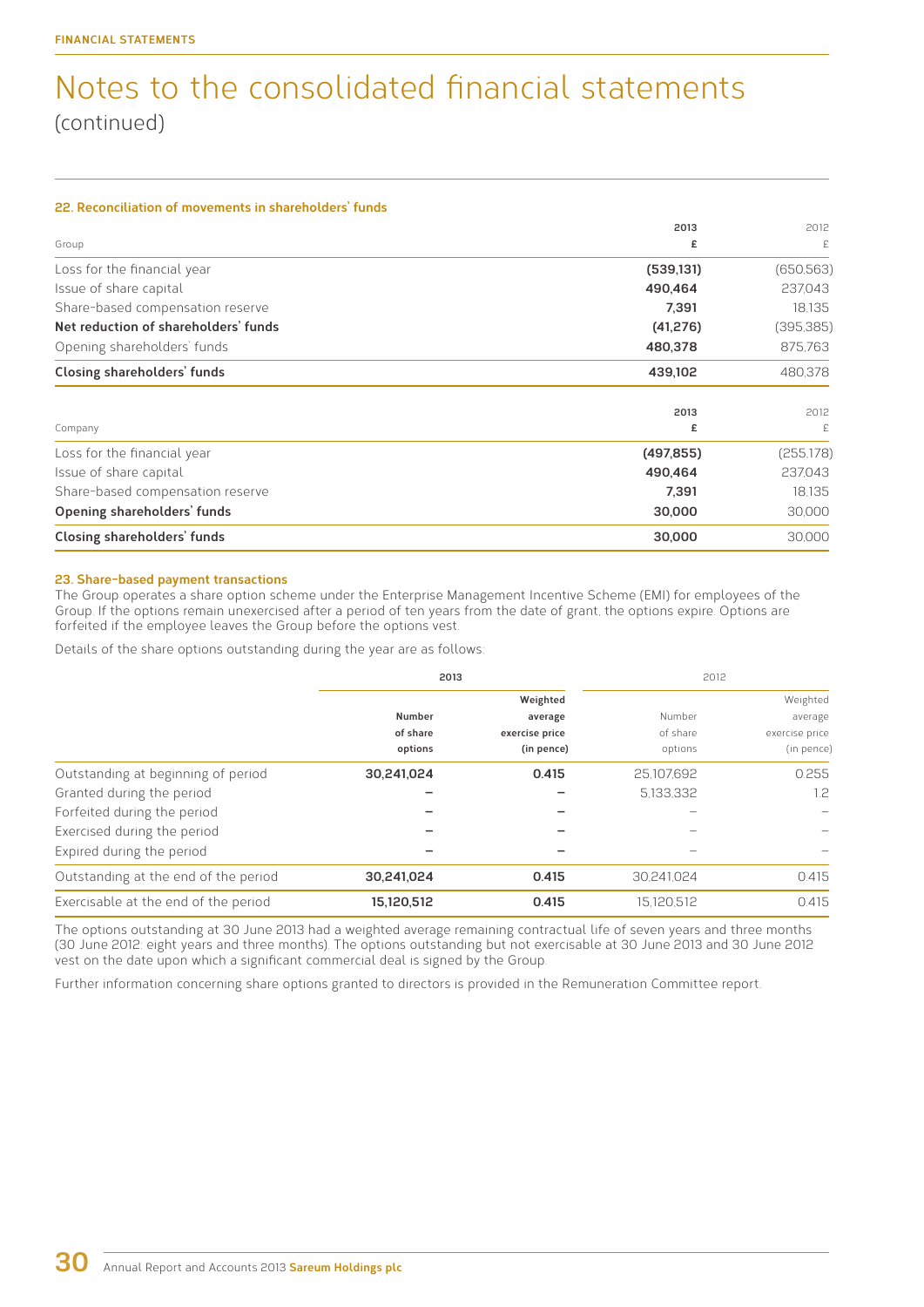### **23. Share‑based payment transactions (continued)**

### Fair value calculation

Fair value was estimated using the Black-Scholes model. The key data and assumptions used were:

|                            | March       | December    | December    |
|----------------------------|-------------|-------------|-------------|
| Date of grant              | 2012        | 2010        | 2009        |
| Share price                | 1.2 pence   | 0.25 pence  | 0.25 pence  |
| Exercise price             | 1.2 pence   | 0.26 pence  | 0.25 pence  |
| Volatility                 | 50%         | 50%         | 83%         |
| Time until maturity        | three years | three years | three years |
| Risk free rate of interest | 1%          | 1%          | 1%          |
| Expected dividend yield    | nil         | nil         | nil         |

Volatility for the options granted in March 2012 and December 2010 is based on share price performance for companies operating in a similar field. Volatility for the options granted in December 2009 is calculated using the Group's historical share price data and is the annual volatility at 30 June 2010.

The weighted average fair value of the share options at 30 June 2013 was 0.202 pence per share (2012: 0.202 pence per share). A fair value charge of £7,391 has been provided in the year (2012: £18,135).

### **24. Reconciliation of loss before income tax to cash generated from operations** Group

|                                                    | 2013       | 2012          |
|----------------------------------------------------|------------|---------------|
|                                                    | £          | $\mathcal{F}$ |
| Loss before income tax                             | (602, 802) | (721, 839)    |
| Depreciation charges                               | 363        | 881           |
| Add back: Share-based compensation                 | 7.391      | 18,135        |
| Finance income                                     | (3,332)    | (4,821)       |
|                                                    | (598, 380) | (707, 644)    |
| (Increase)/decrease in trade and other receivables | (10, 856)  | 9.796         |
| (Decrease)/increase in trade and other payables    | (42, 952)  | 25,706        |
| Cash used in operations                            | (652,188)  | (672, 142)    |

Company

|                                         | 2013       | 2012         |
|-----------------------------------------|------------|--------------|
|                                         | £          | $\mathbf{f}$ |
| Loss before income tax                  | (497, 855) | (255, 178)   |
| Add back: Impairment provision          | 387,498    | 103,024      |
| Add back: Share-based compensation      | 7.391      | 18.135       |
|                                         | (102, 966) | (134, 019)   |
| Increase in trade and other receivables | (387, 498) | (103, 024)   |
| Cash used in operations                 | (490, 464) | (237,043)    |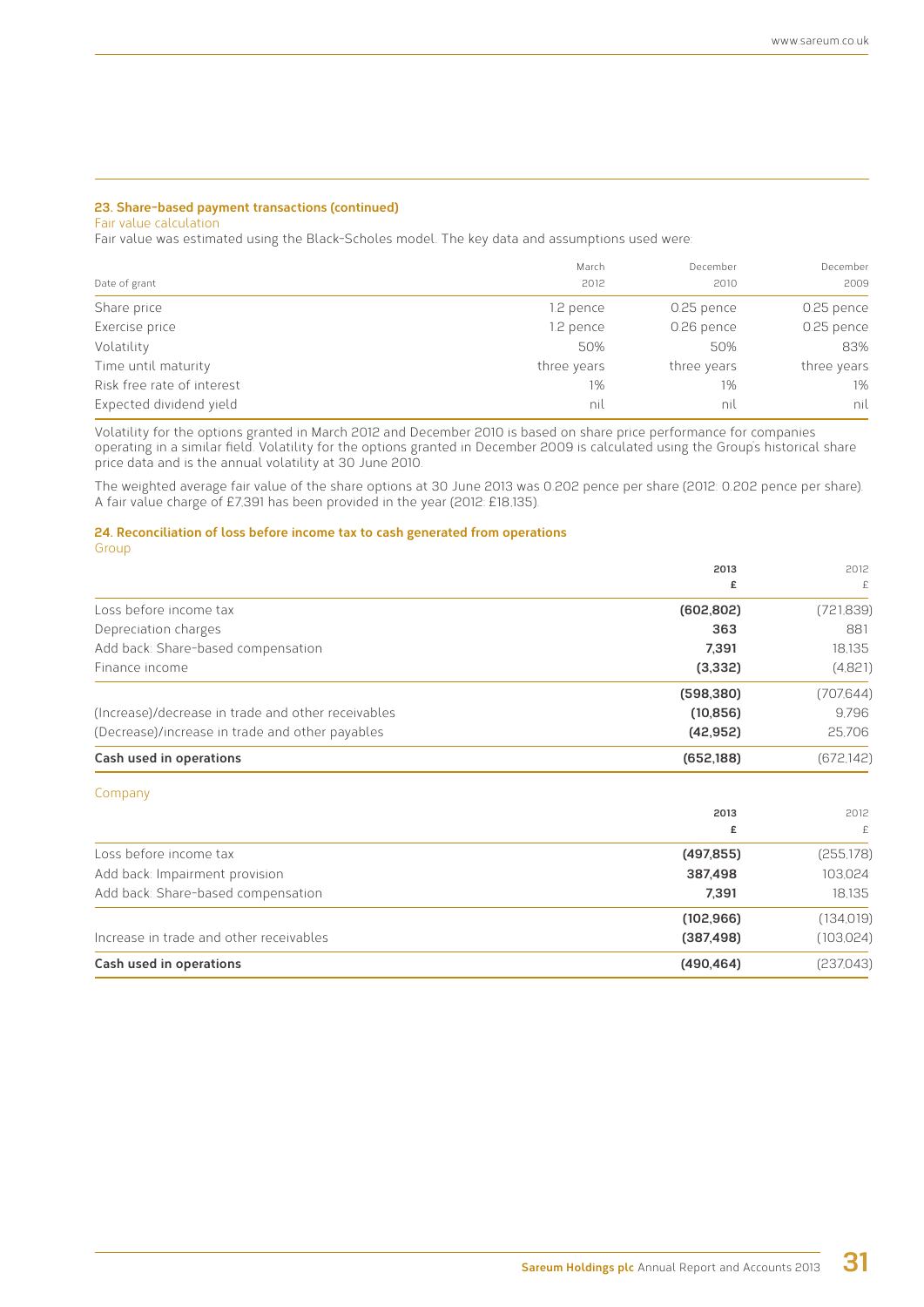# Notes to the consolidated financial statements

(continued)

### **25. Cash and cash equivalents**

The amounts disclosed in the Cash Flow Statements in respect of cash and cash equivalents are in respect of these balance sheet amounts:

|                           | Group   |         |         | Company |  |
|---------------------------|---------|---------|---------|---------|--|
|                           | 30.6.13 | 1.7.12  | 30.6.13 | 1.7.12  |  |
| Year ended 30 June 2013   | £       | £       | £       | £       |  |
| Cash and cash equivalents | 421,611 | 510,555 |         |         |  |
|                           | 30.6.12 | 1.7.11  | 30.6.12 | 1.7.11  |  |
| Year ended 30 June 2012   | £       | £       | £       | £       |  |
| Cash and cash equivalents | 510,555 | 870.829 |         |         |  |

### **26. Capital risk management**

The Group manages its capital to ensure that the Group and its subsidiary company will be able to continue as going concerns.

The capital structure of the Group consists of equity, comprising issued share capital and reserves as disclosed in notes 17 and 18, and cash and cash equivalents.

### **27. Deferred tax**

No provision has been made in the Group's accounts and the amounts not provided for at the end of the year are as follows:

|                                                                         | 2013       | 2012       |
|-------------------------------------------------------------------------|------------|------------|
|                                                                         |            | £.         |
| Excess of depreciation on fixed assets over taxation allowances claimed | (2,818)    | (3,364)    |
| Tax losses available                                                    | (846, 389) | (781, 450) |
|                                                                         | (849, 207) | (784, 814) |

A potential deferred tax asset of £849,207 has not been recognised, as there is significant uncertainty that the Group will make sufficient profits in the foreseeable future to justify recognition. The deferred tax asset would be recognised should sufficient profits be generated in the future against which it may be recovered.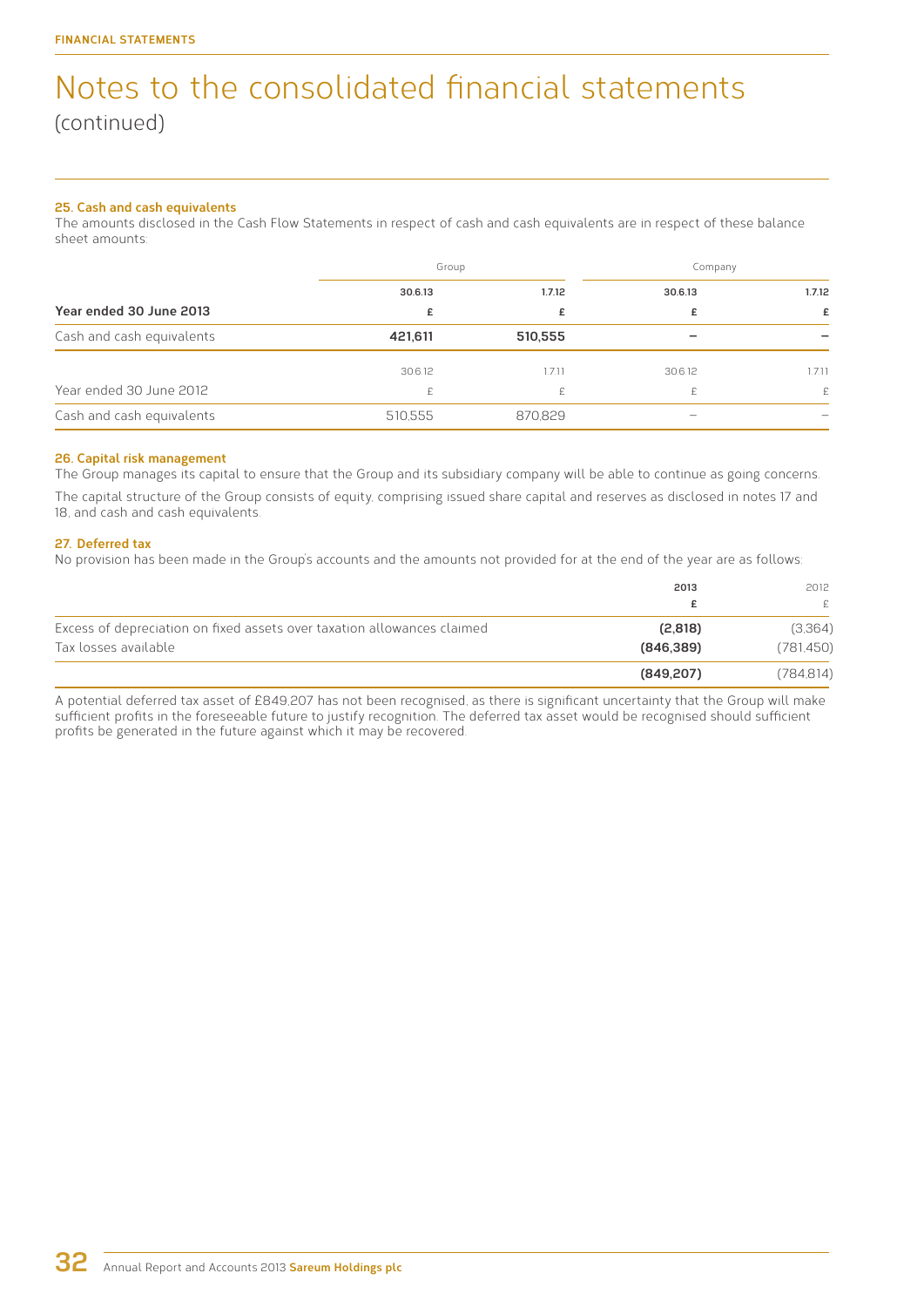## Company information

### **Directors**

T Mitchell PhD J Reader PhD P Harper PhD

### **Secretary**

T Bunn FCMA

### **Registered office**

Unit 2a, Langford Arch London Road Pampisford Cambridge Cambridgeshire CB22 3FX

### **Registered number**

05147578 (England and Wales)

### **Auditor**

Shipleys LLP Chartered Accountant and Statutory Auditor 10 Orange Street Haymarket London WC2H 7DQ

### **Broker**

Hybridan LLP 29 Throgmorton Street London EC2N 2AT

### **Corporate solicitors**

Taylor Vinters Merlin Place Milton Road Cambridge CB4 0DP

### **Nominated adviser**

Sanlam Securities UK Limited 51–55 Gresham Street London EC2V 7HQ

### **Registrars**

Capita Registrars The Registry 34 Beckenham Road Beckenham BR3 4TU